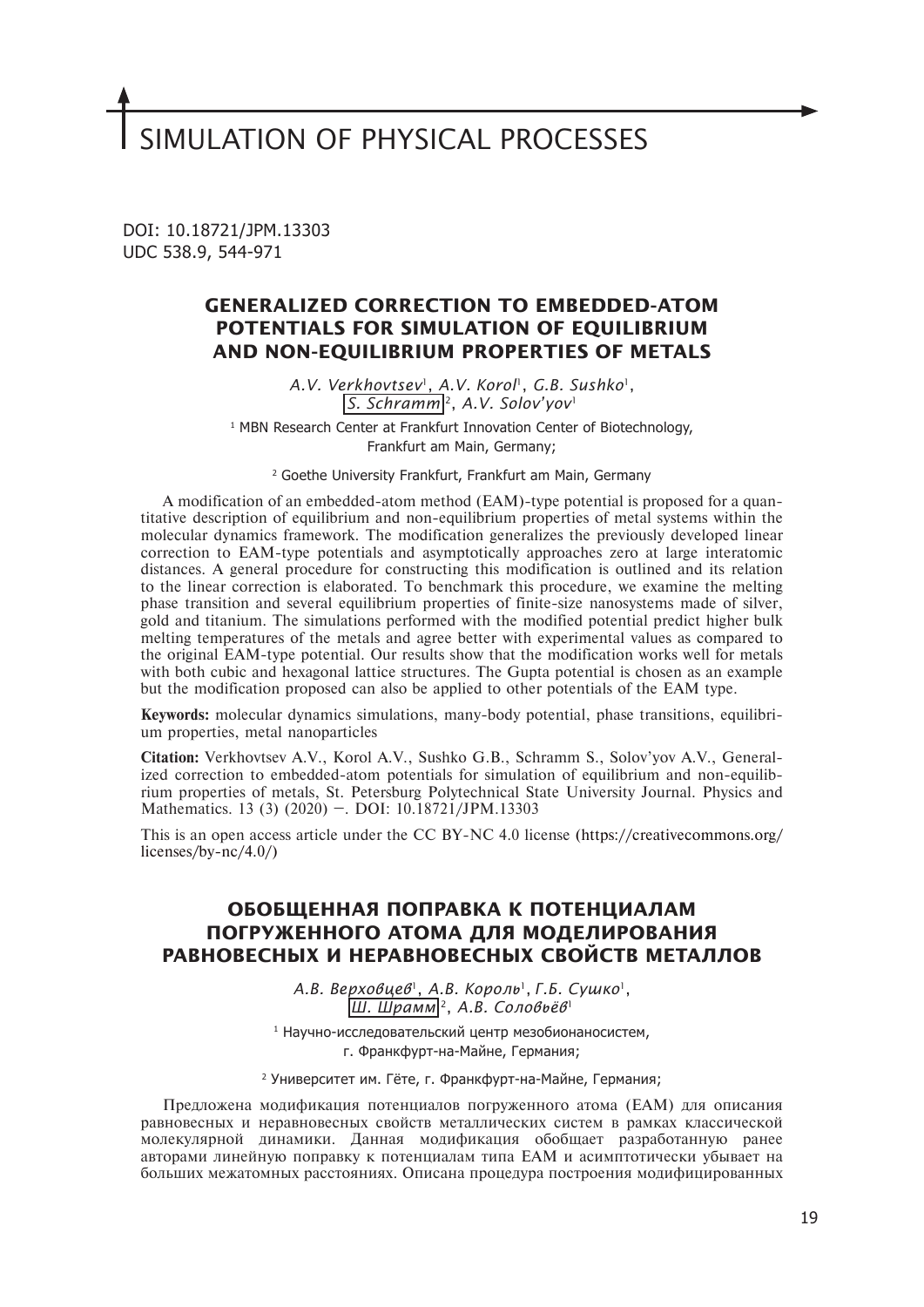потенциалов и показана связь данной модификации с линейной поправкой. Предложенная модификация использована для моделирования процесса плавления и изучения ряда равновесных свойств наносистем из серебра, золота и титана. Результаты расчетов, проведенных при помощи модифицированного потенциала, предсказывают более высокие температуры плавления металлов, по сравнению с изначальным потенциалом типа EAM, что лучше согласуется с экспериментальными данными. Многочастичный потенциал типа Гупта рассмотрен в качестве примера, но предложенная модификация может также применяться и к другим потенциалам типа EAM.

**Ключевые слова:** метод молекулярной динамики, многочастичный потенциал, фазовый переход, металлическая наночастица

**Ссылка при цитировании:** Верховцев А.В., Король А.В., Сушко Г.Б., Шрамм Ш., Соловьёв А.В. Обобщенная поправка к потенциалам погруженного атома для моделирования равновесных и неравновесных свойств металлов // Научно-технические ведомости СПбГПУ. Физико-математические науки. 2020. Т. 3 № .13. С. 23–41. DOI: 10.18721/JPM.13303

Это статья открытого доступа, распространяемая по лицензии CC BY-NC 4.0 (https:// creativecommons.org/licenses/by-nc/4.0/)

#### **Introduction**

Computer simulations based on atomistic models have emerged as a powerful tool for the analysis of physicochemical processes occurring in materials and related materials properties [1]. A vast number of atomistic simulations employ molecular dynamics (MD) methods that require the evaluation of total potential energy of manyatom systems and the forces acting on constituent atoms [2, 3]. MD simulations provide insights into many physical processes, such as diffusion  $[4–6]$ , plastic deformation  $[7, 8]$ , melting  $[9–1]$ 11], crystallization [10, 12] and other phase transformations [13, 14]. All of these processes happen on temporal and spatial scales exceeding by far those accessible by *ab initio* methods. In order to reach these scales, semi-empirical interatomic potentials parameterized for specific material compositions and structures are used  $[3, 15-17]$ . A potential constructed by fitting to a specific set of properties should perform well for other properties that were not explicitly considered during its construction phase [18].

Different interatomic potentials [19–24] belonging to a general class of embedded-atom method (EAM)-type potentials are commonly used in MD simulations of metal systems [25]. In the past decades, more complex potentials, based on the modified EAM (MEAM) or the second-neighbor (2NN) MEAM, have also been developed for different metals and alloys (see, e.g., a few recent examples [26, 27]). Parameters of these potentials are usually fitted to reproduce experimental data on the properties of bulk materials (e.g., cohesive energy, equilibrium lattice constants, bulk modulus, elastic constants, vacancy-formation energy, etc.) or fitted to zero-temperature *ab initio* calculations of perfect crystalline structures.

It has also been widely discussed that EAMtype potentials are less accurate in describing the dynamics of systems being far from equilibrium, for instance, the melting phase transition. In particular, these potentials often struggle to reproduce the experimental values of melting temperature for bulk metals and yield the discrepancy up to several hundred degrees [5, 28–30]. This indicates the necessity to modify the exploited force fields in order to enable a more accurate description of systems' properties at elevated temperatures. An accurate description of both equilibrium and non-equilibrium properties of metal systems is important, e.g., for studying irradiationdriven phase and structural transformations of nanostructures [31, 32] or irradiation-induced chemistry underlying novel nanofabrication techniques [33, 34].

Different approaches to account for finitetemperature effects in classical force fields for metal systems have been discussed in literature. A method for re-parameterization of interaction potentials was proposed [35] to adjust the calculated melting temperature of materials without affecting mechanical properties to which the potentials were fitted. In that method, the melting temperature was calculated using a trial interatomic potential and the Gibbs–Duhem equation (which relates changes in the chemical potential of a system to changes in its temperature and pressure) was then solved to update the parameters of potentials. This method was applied [35] to re-parameterize an EAM-type potential for Al and improved the calculated bulk melting temperature without considerable change in other properties. A correction to a manybody force field for titanium proposed in Ref.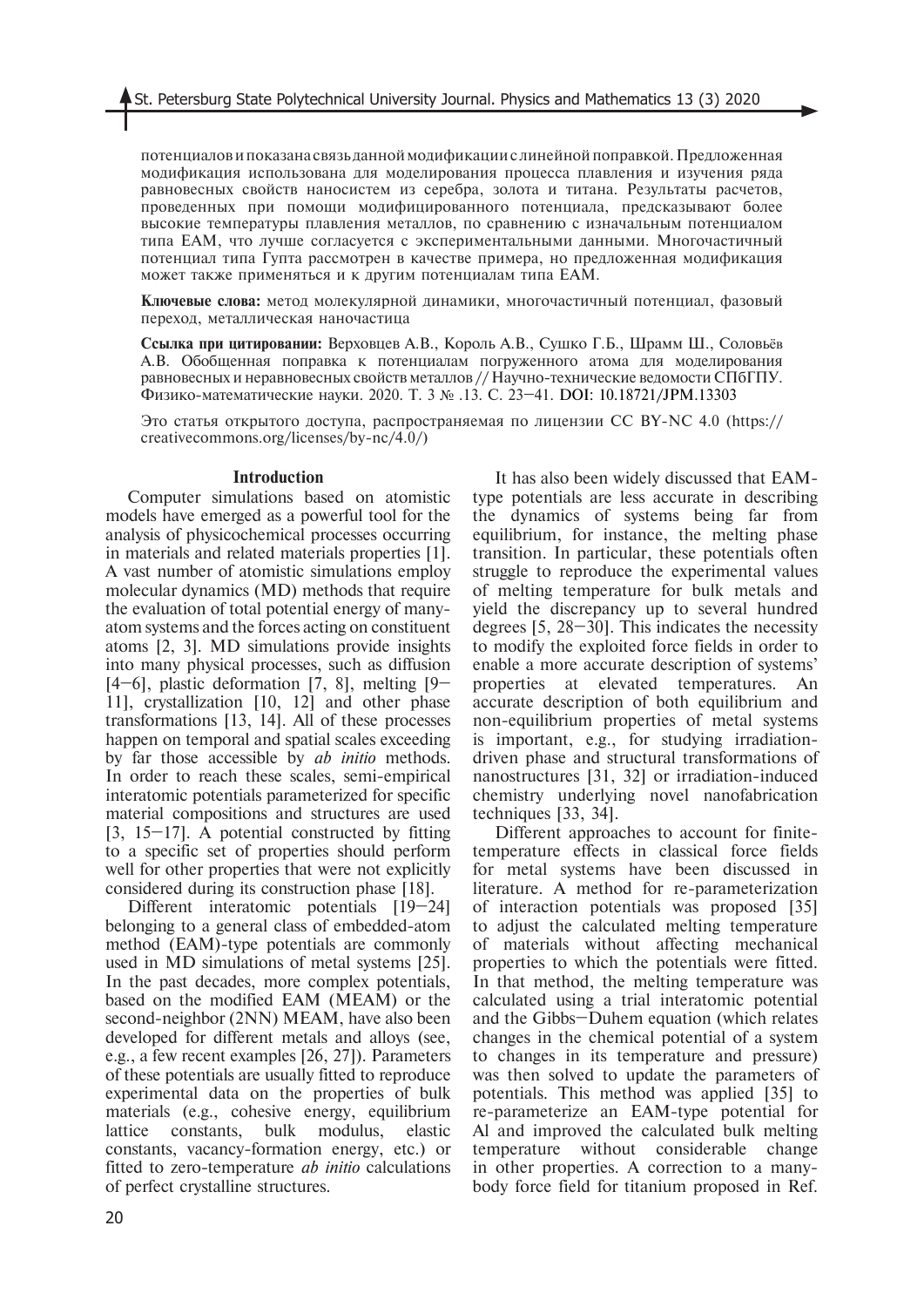[36] included the contribution of thermal excitations of electronic degrees of freedom. In that approach, an EAM-type potential was augmented by an additional term (related to electronic entropy) that arises from the Sommerfeld theory of metals. According to that theory, there is a temperature-dependent contribution to the free energy of a metal system that depends also on the density of states at the Fermi energy. In Ref. [37], several parameterizations of EAM-type potentials for Ti describing defects, plasticity and melting were presented. These potentials fit well to either low- or high-temperature experimental data but could not describe both temperature regions simultaneously. On this basis, a temperature-dependent potential, being a combination of potentials operating better in different regions, was suggested to study the properties of Ti in a wide temperature range. The knowledge accumulated in these studies suggests that modifications of conventional EAM-type potentials are required in order to match the calculated non-equilibrium properties (the melting temperature in particular) of metal materials to experimental values.

In our previous work [38], we presented a modification of an EAM-type potential (considering a many-body Gupta potential [39] as an example). With that modification, both the melting temperature and the nearequilibrium properties of selected metal systems were reproduced. It was revealed that augmenting steepness of the interaction potential by enhancing its repulsive part leads to an increase of the melting temperature. This happens because a higher thermal energy is needed to reach the threshold of atomic vibration amplitudes at which the melting occurs. To that end, the original EAM-type potential was augmented by adding a linear term to the repulsive part [38]. The linear correction represented a minor change to the potential energy but led to a significant increase of the melting temperature. It was applied to study thermal, geometrical and energetic properties of magnesium, titanium, platinum and gold, yielding a good agreement with experimental results. In Ref. [40], this method was used to evaluate melting points of finite-size NiTi nanoalloys with different composition of Ni and Ti. These results were used to evaluate bulk melting temperatures of Ni<sub>1-*x*</sub>Ti<sub>x</sub> alloys, which agreed with an experimental phase diagram for the NiTi material.

In this paper, the previously developed methodology is generalized in the form of a new modification of an EAM-type potential. This modification represents a linear function multiplied by a sigmoid function, which gradually tends to zero beyond a given distance. A general procedure for constructing this modification is outlined and its parameters are related to the parameters of the linear correction [38]. The modified EAM-type potential is used for MD simulations of melting of nanometer-sized nanoparticles made of silver, gold and titanium. Structural and energetic equilibrium properties of these systems, such as lattice constants, cohesive energy and vacancy formation energy are also analyzed. Our results demonstrate that the new modification is applicable for metals with both cubic and hexagonal crystalline lattices. To be consistent with our previous works [38, 40] the Gupta potential is considered as an example but we stress that the modification proposed can also be applied to other interatomic potentials of the EAM type, e.g., to Sutton–Chen [20] or Finnis–Sinclair [41] potentials.

## **EAM-type Gupta potential**

Similar to other many-body potentials of the EAM type the Gupta potential is constructed as a sum of (*i*) a short-range repulsive term that stems from the repulsion between atomic cores and (*ii*) a long-range attractive term which imitates delocalization of the outer-shell electrons and is related to electron density at a given atomic site. The total energy of an *N*-atom system interacting via an EAM-type potential reads as

$$
U = \frac{1}{2} \sum_{i=1}^{N} \sum_{j \neq i} V(r_{ij}) + \sum_{i=1}^{N} F_i(\rho_i), \tag{1}
$$

Where  $V(r_{ii})$  is the short-range repulsive interaction between atoms *i* and *j* separated by the distance  $r_{ij}$ ; the attractive term  $F_i$  stands for the energy obtained by embedding atom *i* into the local electron density  $\rho_i$  provided by the remaining atoms of the system.

The functional form of  $F_i(\rho)$  may vary in different EAM-type potentials [25] while the Gupta potential employs a specific form of this function,

$$
F_i(\rho_i) \propto -\sqrt{\rho_i}.
$$

This functional form is based upon the second-moment approximation of the tightbinding model [42, 43], according to which the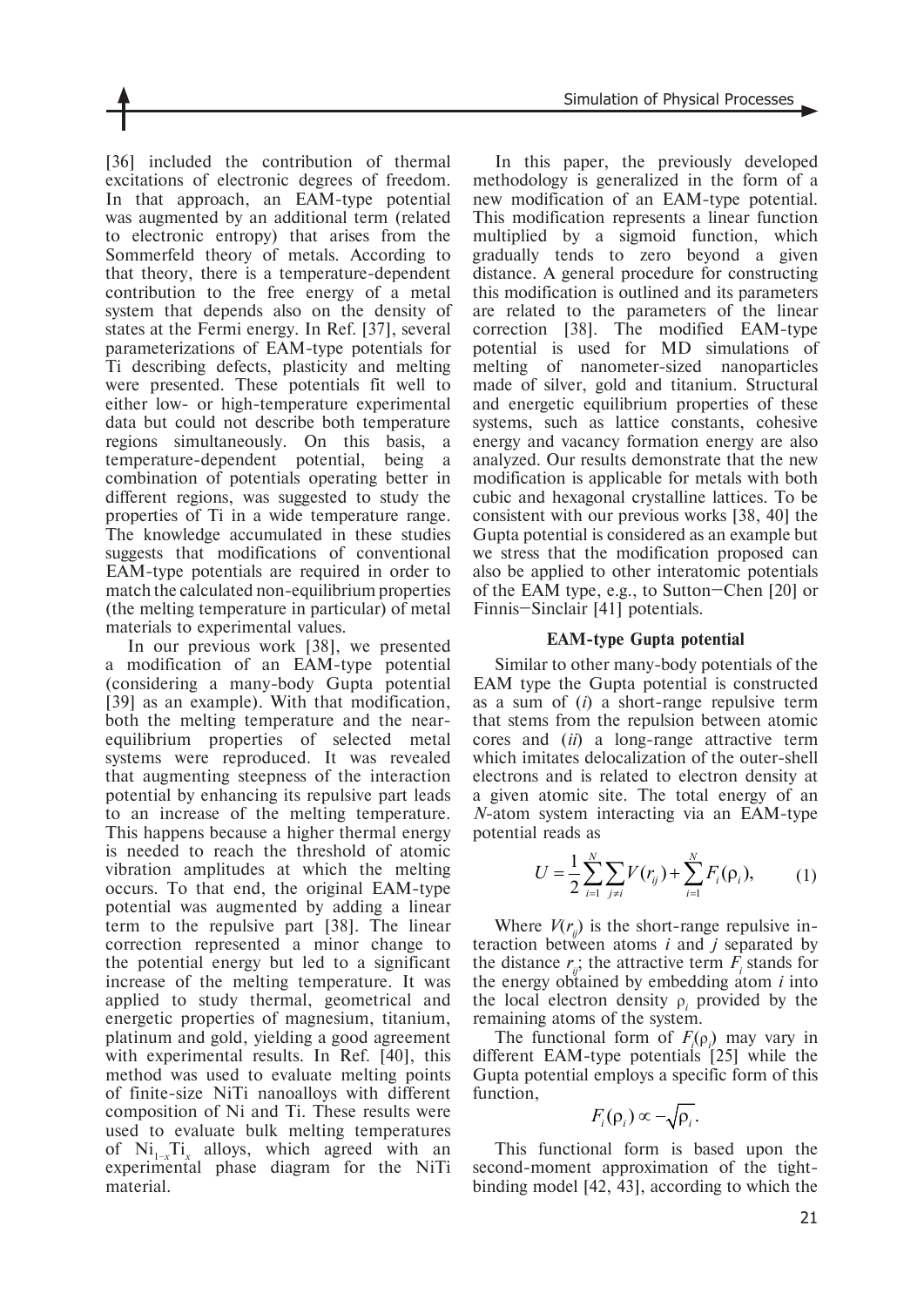attractive many-body term is related to the energy of *d* valence electron band and expressed as a square root of  $\rho_i$ . The latter is constructed empirically as a linear superposition of electron charge densities of constituent atoms,

$$
\rho_i = \sum_{j \neq i} \psi(r_{ij}).
$$

Within the Gupta representation, the functions  $V(r_i)$  and  $\psi(r_i)$  are introduced in exponential forms so that the total potential energy  $U_{Gun}$  reads as follows:

$$
U_{\text{Gup}} = \sum_{i=1}^{N} \left[ \frac{1}{2} \sum_{j \neq i} A e^{-p \left( \frac{r_{ij}}{d} - 1 \right)} - \sqrt{\sum_{j \neq i} \xi^2 e^{-2q \left( \frac{r_{ij}}{d} - 1 \right)}} \right],
$$
 (2)

where *d* is the first-neighbor distance; *p*, *q* are related to bulk elastic constants; ξ represents an effective orbital-overlap integral; *A* adjusts the cohesive energy.

The parameters for silver, gold and titanium used in this work were taken from Ref. [22].

#### **Linear correction to EAM-type potentials**

The EAM-type Gupta potential (2) corrected with the linear term  $U_{lin}$  introduced in Ref. [38] reads

$$
U = U_{Gup} + U_{lin} \equiv
$$
  

$$
\equiv U_{Gup} + \frac{1}{2} \sum_{i,j=1}^{N} (Br_{ij} + C),
$$
 (3)

where *B* and *C* are parameters.

The linear form was chosen to match the curvature of the modified potential energy profile in the vicinity of the equilibrium point (governed by the second derivative of potential energy *U*) to that of the original EAM-type potential.

As discussed in Ref. [38], the term  $Br_{ii}(B >$ 0) makes the potential energy profile steeper at interatomic distances exceeding the equilibrium point  $r_0$  whilst also slightly changing the depth of the potential well at  $r_0$ . The constant term  $C \leq 0$  was therefore added to mitigate the latter effect. In Ref. [38], parameters *B* and *C* were obtained empirically for a specific cutoff distance  $r_c$  for titanium, gold, platinum and magnesium. As shown below, these parameters can be derived for any material and any  $r_c$  using the following analytical estimate.

The correction to an EAM-type potential should not change the cohesive energy of a bulk material to which the potential was fitted. Therefore, the change in the total potential energy due to a linear correction should be equal to zero. If we approximate the real crystalline structure of a metal with a uniform distribution of atoms with number density  $n_0$ , this condition can be written as

$$
\int_{r < r_c} n_0 \left( B r_{ij} + C \right) dV = 0,\tag{4}
$$

leading to the relation

$$
C = -\frac{3}{4}Br_c.
$$
 (5)

Fig. 1 shows (lines) the calculated dependence 
$$
C(B)
$$
 for gold and italianum for different values of  $r_c$ . These parameters of the linear correction leave intact the cohesive energy of bulk metal systems. Bulk gold and



Fig. 1.  $C(B)$  dependence for Au (*a*) and Ti (*b*) for different cutoff values of  $r_c$ ; lines show the results obtained using Eq. (5); symbols show the results of structure optimization calculations which account for the realistic crystal structures (see the 'Results and discussion' section)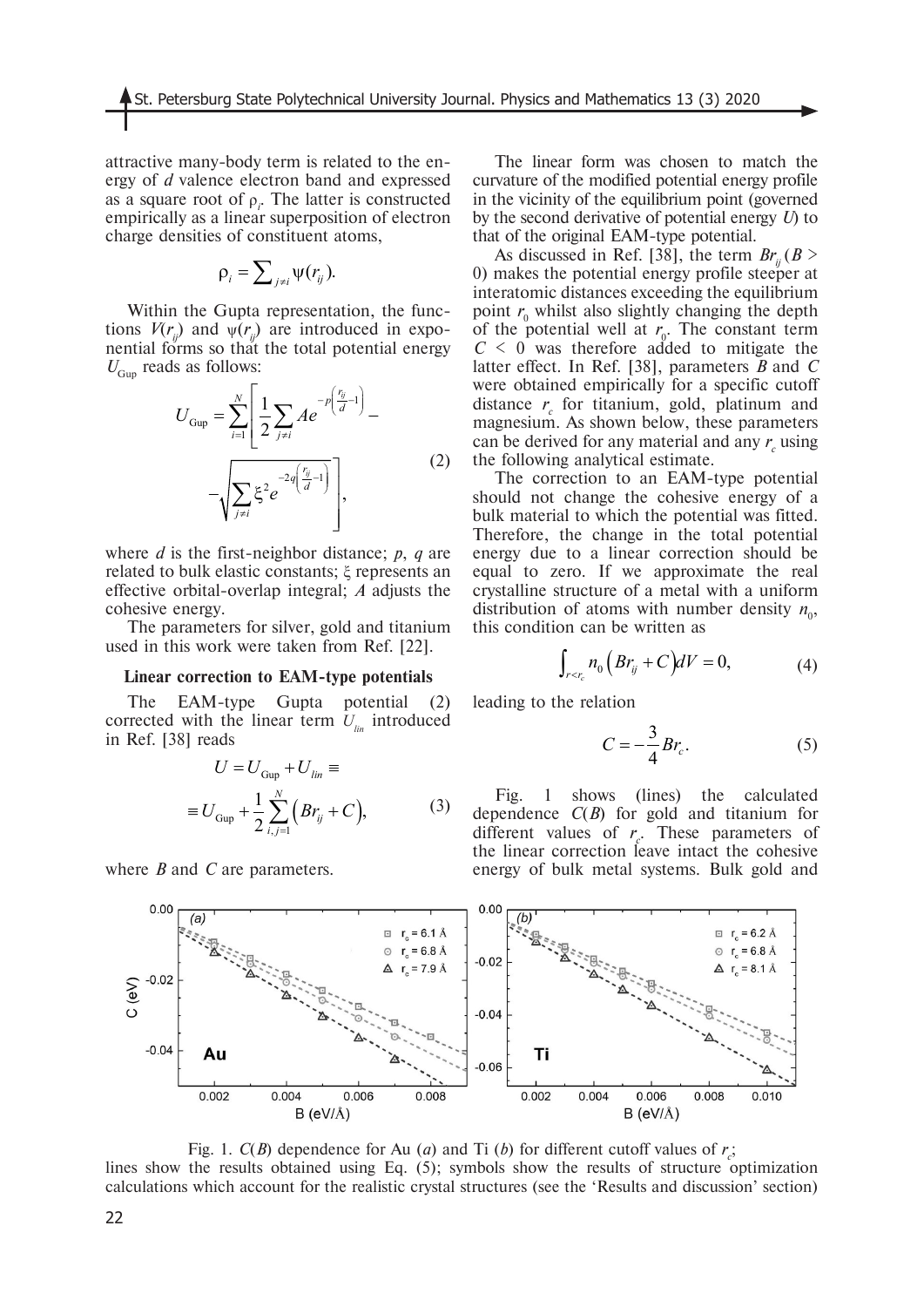

Fig. 2. The calculated radial distribution functions (RDFs) for 10-nm Au (*a*) and Ti (*b*) nanoparticles (composed of approximately 30,000 atoms). The cutoff values of  $r_c$  used are shown by dashed lines

silver have fcc crystal lattices and very similar lattice constants, so the results shown for gold also describe silver crystals. For each metal we consider three cutoff distances between 6 and 8 Å, corresponding to minima in the radial distribution function (see the vertical lines in Fig. 2). The indicated values of  $r<sub>g</sub>$  were chosen following Ref. [22]. In that work, the parameters of the Gupta potential for the fcc metals were derived accounting for interatomic interactions up to the fifth-neighbor shell, while the suggested cutoff values for titanium and other hcp structures corresponded to inclusion of seven to eight shells of neighboring atoms.

The linear correction causes a small displacement ∆*r* of atoms from their equilibrium positions defined by the original EAM-type potential. Expanding *U* in a Taylor series about the equilibrium atomic positions for the original potential and keeping only the first term of this expansion one evaluates a change in potential energy associated with ∆*r* as

$$
\Delta U = -F_{lin}\Delta r =
$$
  
= 
$$
-\frac{2\pi}{3}\left(\frac{4}{3}\right)^3 \frac{C^3}{B^2} n_0 \Delta r.
$$
 (6)

As it was demonstrated in our earlier work [38], augmenting steepness of the interatomic potential beyond the equilibrium point by enhancing the repulsive contribution of the force field leads to a rise of the melting point. It happens because an increased thermal energy is needed to reach the threshold of atomic vibration amplitudes at which the melting phase transition occurs. Knowing the experimental bulk melting temperature  $T_{m}^{\text{exp}}$  and the value predicted by the original Gupta potential,  $T_{m}^{\text{Gup}}$ ,

parameters *B* and *C* can be chosen such that an increase in the melting temperature will be equal to  $\Delta T = T_m^{\text{exp}} - T_m^{\text{Gup}}$ .

Eqs. (5) and (6) define, for any  $r_c$ , a combination of parameters *B, C* that reproduce experimental values of cohesive energy and melting temperature of bulk materials. These conditions were used to define *B* and *C* for the three metals studied.

#### **Generalized modification of EAM-type potentials**

In this section, we generalize the above described methodology and propose a new modification of an EAM-type potential. The modification should keep features of the linear correction, i.e., maintain its behavior in the vicinity of atomic equilibrium points and enhance the repulsive interactions with an increase of atomic displacements. We construct the modification in such a way that it contains a parameter describing the characteristic range of the potential thus eliminating the dependence of the potential on the choice of the cutoff distance. These conditions are fulfilled by multiplying  $U_{lin}$  by a sigmoid function which is equal to unity at small interatomic distances and asymptotically approaches zero beyond a given distance. The modified EAM-type Gupta potential then reads as

$$
U = U_{Gup} + U_{mod} \equiv
$$
  

$$
\equiv U_{Gup} + \frac{1}{2} \sum_{i,j=1}^{N} \frac{\tilde{B}r_{ij} + \tilde{C}}{1 + e^{\lambda(r_{ij} - r_s)}}.
$$
 (7)

The parameters  $\tilde{B}$  and  $\tilde{C}$  have the same meaning as *B* and *C* in Eq. (3):  $\tilde{B}$  defines an additional force acting on the nearest atoms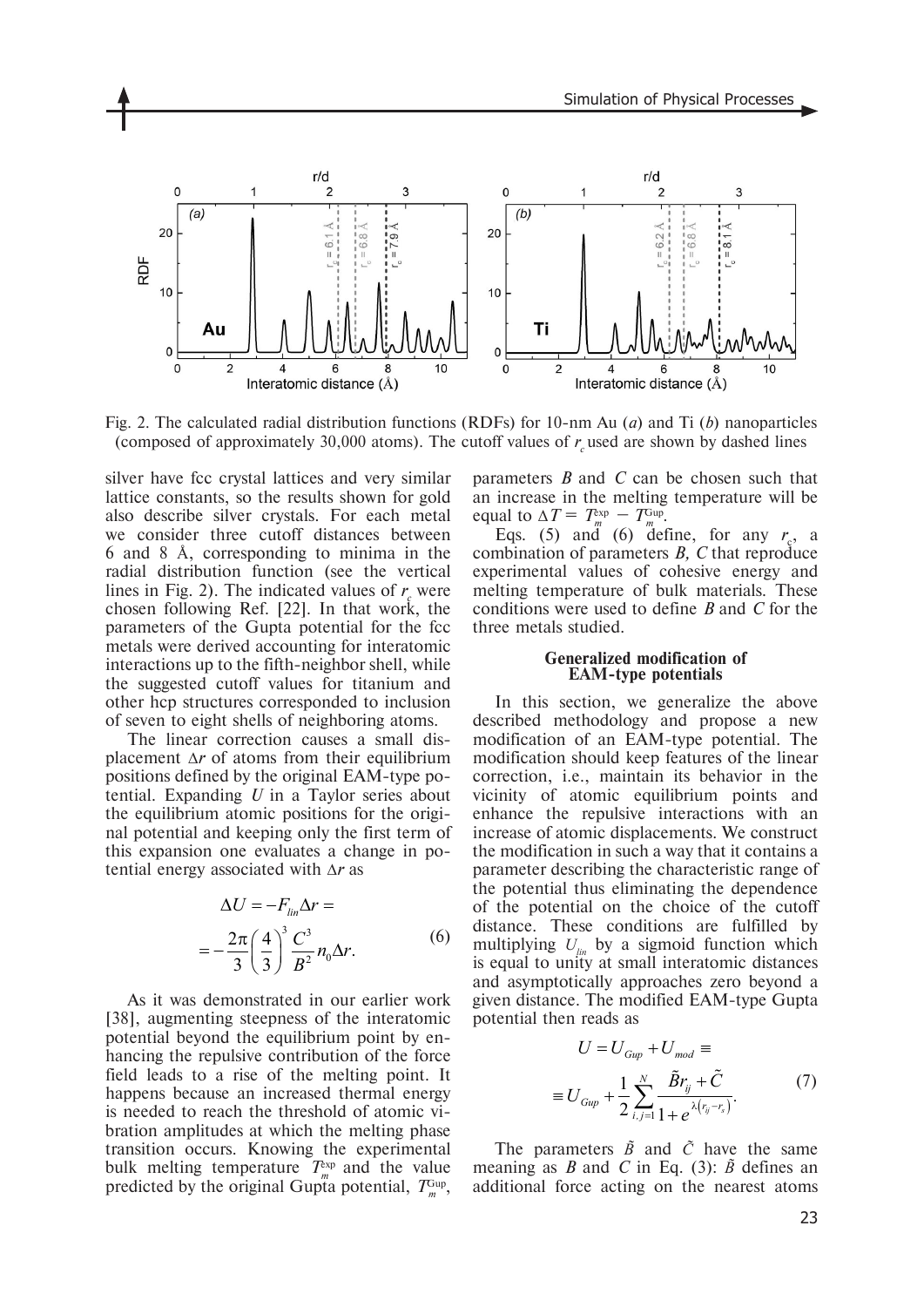

Fig. 3. Plots of  $U_{mod}(r)$  (7) for different values of the parameters (solid lines) and  $U_{lin}$  (a dashed gray line) vs. the interatomic distance *r*, and also the piecewise linear approximation  $\overline{U}_{mod}(\overline{r})$  (8) (dotted curves, see the Appendix for details). The used procedure of deriving the parameter values is given in the text

and *C̃* adjusts the depth of the potential well in the vicinity of the equilibrium point where  $U = 0$ . The parameter  $\lambda$  describes the slope of *Umod* at large interatomic distances, while r<sub>s</sub> defines the sigmoid's midpoint and hence the range of this potential. Fig. 3 shows the potential  $U_{mod}$  for a pair of atoms as a function of interatomic distance *r*. Due to its sigmoidtype shape,  $U_{mod}(r)$  asymptotically approaches zero and its range serves as a natural cutoff distance for this interaction.

For each pair of atoms, the potential  $U_{lin}$ grows monotonically with interatomic distance up to the cutoff  $r_c$ , and all atoms located within the sphere of radius  $r_c$  experience the same force exerted by a given atom. On the contrary, *Umod* has a maximum at interatomic distances of about  $5-8$  Å depending on the choice of  $\lambda$  and  $r_s$  (see Fig. 3). Thus, the force exerted by an atom due to  $U_{mod}$  enhances interaction with several nearest atomic shells while the interaction with more distant atoms weakens. The strength of this interaction is governed by the steepness of the potential beyond its maximum, i.e., by the parameter λ. Therefore, the force acting on the nearest neighbors due to  $U_{mod}$  should exceed (by the absolute value) the force  $F_{lin}$  as its effect is compensated by weaker interactions with more distant atoms. Thus, for each pair of atoms interacting via  $U_{mod}(r)$ , the initial slope of the potential should be steeper than the slope of  $U_{\text{lin}}(r)$ , i.e.,  $\tilde{B} > B$ .

To analytically derive parameters of the new modification,  $U_{\mu}(\mathbf{r})$  in Eqs. (4) and (6) was substituted with  $\overline{U}_{mod}(r)$ , a piecewise linear approximation of the sigmoid-type function  $U_{rad}(r)$ , see Eq. (8) in Appendix. Then, parameters of this function were expressed through the parameters *B* and *C* of the linear correction. As a last step of this procedure,  $U_{mod}(r)$  was fitted with  $U_{mod}(r)$  to derive λ and *r<sub>s</sub>*. Further technical details are given in the Appendix. The parameters of  $U_{mod}$  used for an analysis of melting temperature and near-equilibrium properties of silver, gold and titanium nanosystems are summarized in Table 1. Details of this analysis are presented below in the 'Results and Discussion' section.

The modification  $U_{mod}$  (7) is qualitatively similar to the well-known Dzugutov potential [45] which was developed to model glassforming liquid metals. The Dzugutov potential coincides with the Lennard–Jones potential at small interatomic distances but has a maximum beyond the equilibrium point. This enables the suppression of crystallization and enforces the emergence of icosahedral structures. The maximum of  $U_{mod}$  corresponds to the positions of more distant atoms (see Fig. 3 and the RDFs in Fig. 2). As a result, the modification *Umod* does not affect crystal structure but leads to an increase in the melting temperature whilst slightly changing the near-equilibrium properties of metals.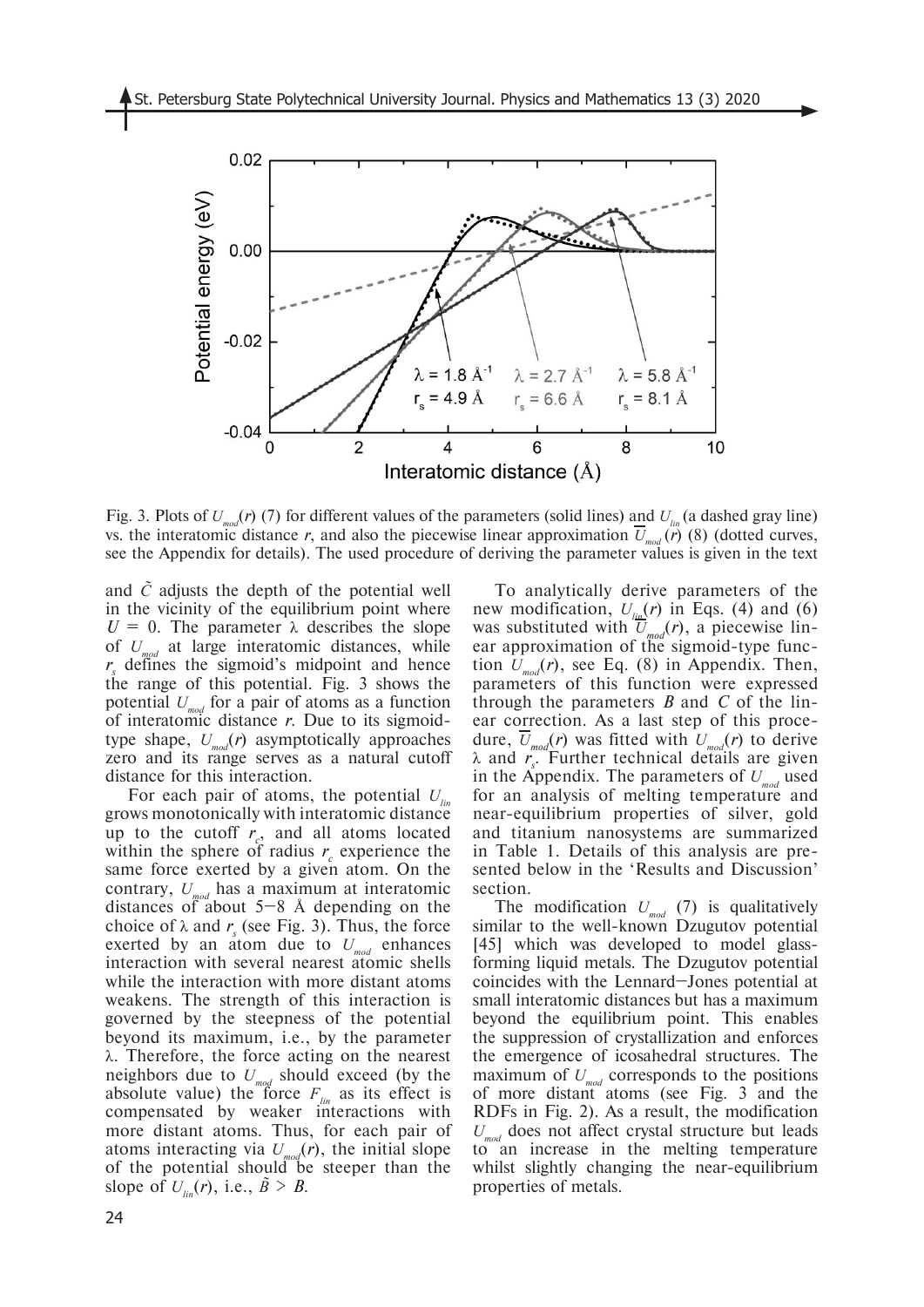#### **Computational details**

All simulations described in this work were conducted using the MBN Explorer software package [46]. We considered spherical nanoparticles with radii from 1 to 5 nm (ranging from 250 to 30,000 atoms) that were cut from ideal silver, gold and titanium crystals. The systems were constructed using the MBN Studio software [47].

Prior to the analysis of the structural and energetic parameters of each system, energy minimization calculations were performed using the velocity-quenching algorithm. The MD simulations of the melting process were performed using a large simulation box of  $20 \times 20 \times 20$  nm in the NVT canonical ensemble. The temperature *T* was controlled by a Langevin thermostat with a damping time of 1 ps. The nanoparticles were heated up (starting from the initial temperature  $T_0$ well below the expected melting temperatures,  $T_0$  $= 300$  K for Ag and Au and 1000 K for Ti) with a constant heat rate of 0.5 K/ps, which is within the range of typical values used for MD simulations of phase transitions. The total simulation time for each run was 3 ns. The time integration of the equations of motion was done using the velocity-Verlet algorithm [2] with an integration time step of 1 fs. In the calculations performed with the linear correction  $U_{i,j}$ , the interatomic interactions were truncated  $a\ddot{t}$  the cutoff radius  $r_c$  ranging from about 6 to 8 Å as shown in Fig.  $2.$  In the case of the potential augmented with  $U_{mod}$ , its range served as a natural cutoff distance, which varied between 8 and 9 Å.

The melting temperatures of nanoparticles were determined from the analysis of heat capacity

$$
C_V = \big(\partial E / \partial T\big)_V
$$

defined as a partial derivative of the internal energy of the system with respect to temperature at a given volume. A sharp maximum of  $C<sub>u</sub>$ was attributed to the nanoparticle melting and the position of the maximum was referred to as the nanoparticle's melting point. The bulk melting temperature  $T_m^{\text{bulk}}$  was estimated by extrapolating the obtained values to the  $N \rightarrow$ ∞ limit according to the Pawlow law [48, 49]

$$
T_m^{bulk} = T_m + \gamma N^{-1/3}
$$

with  $\gamma$  being the factor of proportionality.

#### **Results and discussion**

Fig. 1 shows the dependence *C*(*B*) that describes the parameters of the linear correction  $U_{lin}$  at different values of cutoff  $r_c$ . Dashed lines were obtained by means of  $\dot{Eq}$ . (5) within the uniform density model (see the section 'Linear correction to EAM-type potentials'), while symbols show the results of structure optimization of gold and titanium systems with realistic crystal structures. In the case of structure optimization, the parameters *B* and *C* were chosen to match experimental cohesive energies [50]. The outcomes of the uniform density model are in good agreement with the results of optimization calculations. Table 2 summarizes the bulk cohesive energy for silver, gold and titanium, calculated with the linear correction as well as the experimental values and the results obtained by means of the original EAM-type Gupta potential.

Fig. 4 shows the melting temperature of bulk silver, gold and titanium calculated using the linear correction  $U_{\text{lin}}$  to the Gupta potential, Eq. (3), at different values of the parameter *B* and the cutoff  $r_c$ . The parameter  $\overline{C}$  was defined according to Eq. (5). Symbols denote the results of MD simulations of finitesized nanoparticles melting, extrapolated to the bulk limit. The figure shows that the calculated melting temperature increases linearly with *B*.

Table 1 **Parameters of the potential** *Umod*

| Element | eV/A  | eV    | $\overline{\phantom{a}}$<br>୵ | $\overline{H}$ |
|---------|-------|-------|-------------------------------|----------------|
|         | 0.009 | 0.048 | Q <sub>2</sub>                |                |
| Au      |       | 0.145 | 4.68                          | $^{\prime}.50$ |
|         |       | .269  | ، ،                           | 6.68           |

N o t at i on:  $\tilde{B}$  is an additional force acting on the nearest atoms;  $\tilde{C}$  adjusts the depth of the potential well in the vicinity of the equilibrium point where  $U = 0$ ;  $\lambda$  describes the slope of  $U_{mod}$  at large interatomic distances;  $r_s$  defines the sigmoid's midpoint.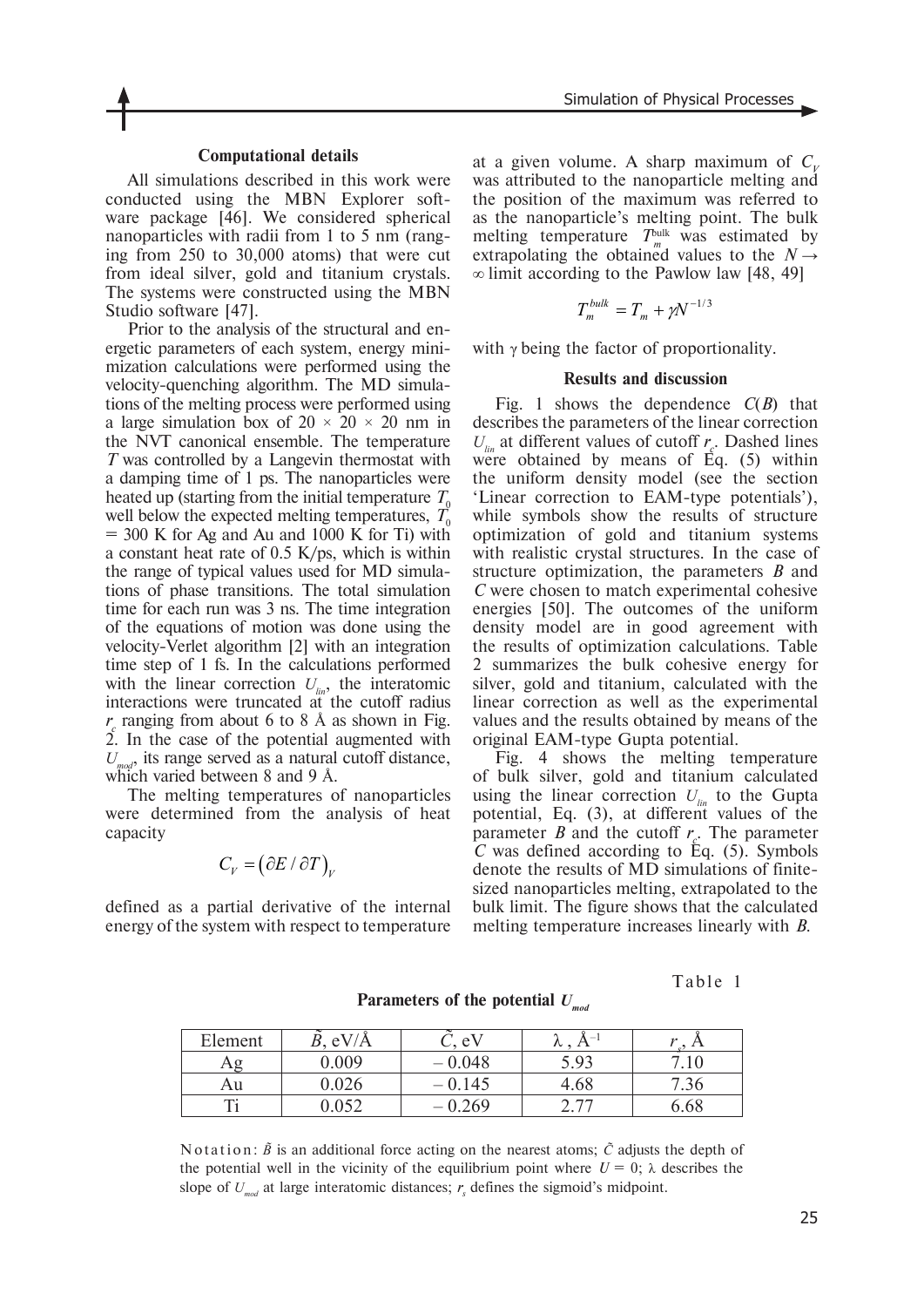These results can be used to evaluate

$$
\Delta T = \Delta T_m^{lin}(B) - \Delta T_m^{Gup}.
$$

As follows from Eq. (6),

$$
\Delta U = k \Delta T \propto \Delta r,
$$

where ∆*r* stands for an increase in the amplitude of thermal vibrations of atoms with respect to the values predicted by the original Gupta potential.

The slope of ∆*T*(*B*) is therefore proportional to the distance by which the atoms should be additionally displaced from equilibrium positions to initiate the melting process at the temperature corresponding to the experimental value. For silver and gold  $\Delta r \approx 0.09$  Å, which is about 3% of their nearest-neighbor distances. For titanium we observed the dependence of ∆*r* on the cutoff distance. For smaller cutoff values,  $r_c = 6.2$  Å and 6.8 Å, an increase in the amplitude of thermal vibrations is equal to 0.06 Å and it increases up to 0.09 Å for  $r_c = 8.1$  Å. These results suggest that an increase in the amplitude of thermal vibrations by a few percent leads to a dramatic rise of the melting point. A much steeper slope of  $\Delta T(B)$  for Ti at  $r_c = 8.1$  Å suggests that more distant atoms located in a concentric shell between 7 and 8 Å make a significant contribution to the melting process and the original Gupta potential cannot account properly for this contribution.

Tables 2–4 summarize the results on structural and energetic properties of silver, gold and titanium nanocrystals obtained with the sigmoid-type modification  $U_{rad}$  (7). These results are compared to those obtained by means of the original EAM-type Gupta potential (2) and the linear correction  $U_{\text{lin}}(3)$ .

As mentioned above, the calculated bulk cohesive energies are summarized in Table 2. Neither linear correction nor sigmoid-type modification significantly change the values predicted by the original Gupta potential; all these values are in good agreement with experimental data [50] with a relative discrepancy of less than 0.5%.

Table 2

| Comparison of the calculated bulk cohesive energy values |  |  |  |  |  |  |  |  |
|----------------------------------------------------------|--|--|--|--|--|--|--|--|
| with experimental data                                   |  |  |  |  |  |  |  |  |

|         | Bulk cohesive energy, eV per atom |                   |                                |            |  |  |
|---------|-----------------------------------|-------------------|--------------------------------|------------|--|--|
| Element | Gup                               | $\sim$ Gup<br>lin | $\sigma$ <sub>Gup</sub><br>mod | Experiment |  |  |
|         | 2.96                              | 2.96              | 2.97                           | 2.96       |  |  |
| Au      | 3.78                              | 3.77              | 3.78                           | 3.78       |  |  |
|         |                                   |                   |                                |            |  |  |

Notation:  $U_{G_{UD}}$  is the original Gupta potential, Eq. (2);  $(U_{G_{UD}} + U_{lin})$  is the one corrected by  $U_{lin}$ , Eq. (3);  $(U_{Gum} + U_{mod})$  is the one corrected by the sigmoid-type modification  $U_{mod}$ , Eq. (7), proposed in this work.

![](_page_7_Figure_14.jpeg)

Fig. 4. The calculated dependences of the melting temperature of bulk silver (*a*), gold (*b*) and titanium (*c*) on the parameter *B* at the different cutoff  $r_c$  values (symbols) as well as the least-squares fit to these results (solid lines). Experimental values from Ref. [50] are shown by dashed lines. The calculation procedure is given in the text.  $B = 0$  corresponds to the original Gupta potential, Eq. (2)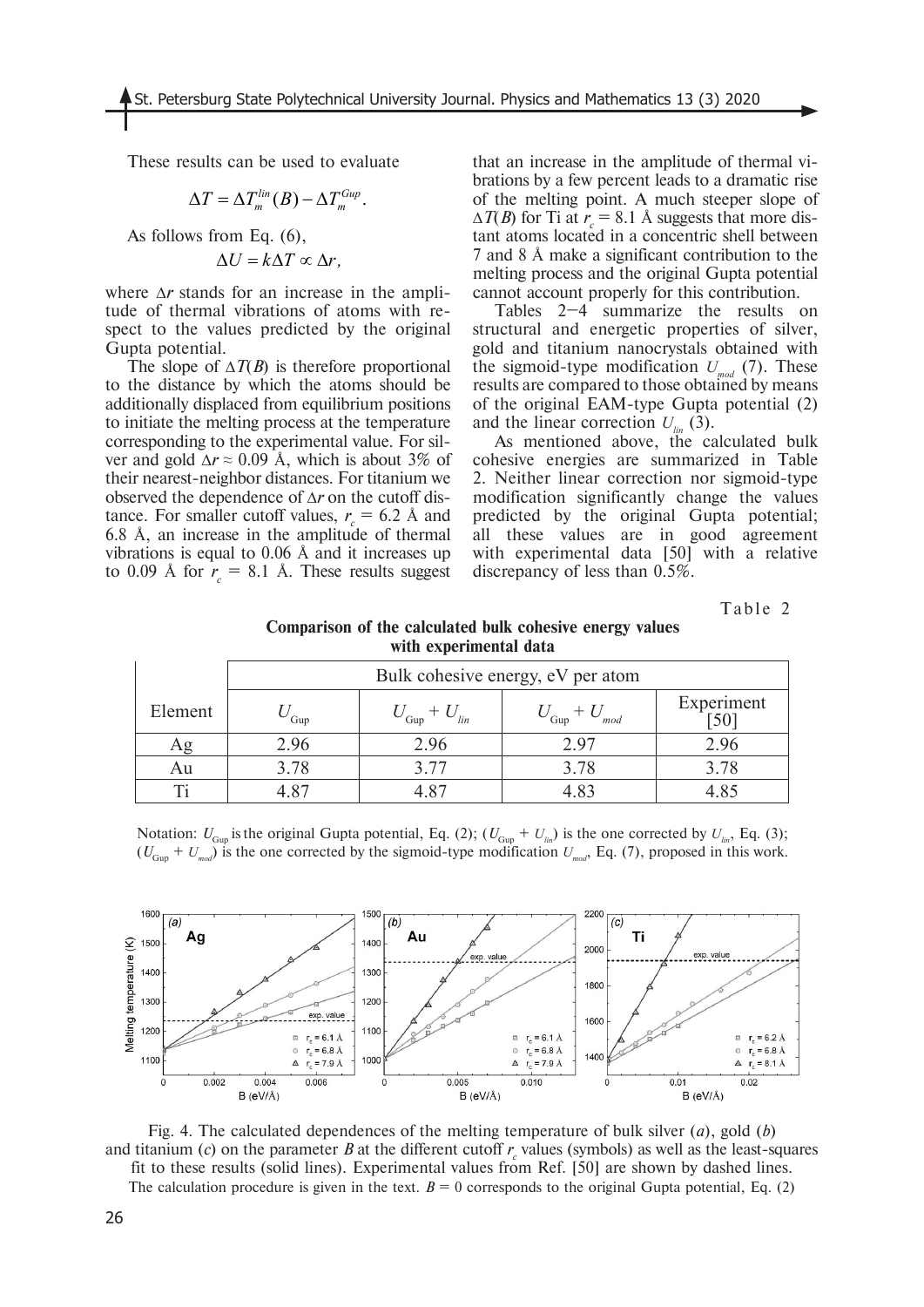Table 3 presents the vacancy-formation energy that is the amount of cohesive energy required to form a vacancy in a crystal. It is defined [62, 63] as

$$
E_{\nu f} \equiv (N-1) \Big( E_{N-1}^{coh} - E_N^{coh} \Big) =
$$
  
=  $E_{N-1} - \frac{N-1}{N} E_N$ ,

where

$$
E_N = N E_N^{coh},
$$
  

$$
E_{N-1} = (N-1) E_{N-1}^{coh}
$$

are the potential energies of systems containing *N* and  $(N-1)$  atoms, whereas  $E^{coh}{}_{N}$  and  $E^{coh}{}_{N-1}$  are the corresponding cohesive energies per atom. The calculated values (columns labeled as ' $U_{Gup}$ ', ' $U_{Gup}$  +  $U_{lin}$ ' and ' $U_{Gup}$  +  $U_{mod}$ ') are compared with available experimental data and the results of DFT calculations and MD simulations employing different EAM-type potentials.

The values calculated with the original Gupta potential are consistent with some experimental and theoretical values reported in literature [22, 23, 52, 55, 57], whereas other works predicted either smaller or much larger values of  $E_{\nu f}$ . Note that the theoretical results reported in literature were obtained with

different EAM-type potentials (Finnis–Sinclair and Gupta potentials as well as a distinct potential introduced in Ref. [54]) as well as with different EAM and modified EAM (MEAM) potentials. The variety of potentials and parameterizations used has resulted in a large (up to 40 %) discrepancy between the calculated values of  $E_{\mu r}$ 

Calculations performed with the Gupta potential corrected by  $U_{lin}$  (see the column  $V_{Gup}$  +  $U_{lin}$ <sup>o</sup>) yield smaller values of  $E_{vf}$  as compared to the original Gupta potential, and the magnitude of the decrease depends on the parameter *B*. The values of  $E_{\mu}$  listed in Table 3 were obtained for each metal using the *B* values that reproduce the experimental bulk melting temperatures (see Fig. 4). The figure shows that for  $r \approx 8$  Å, Å the value of *B* for silver,  $0.0016 \text{ eV/A}$ , is three times smaller than that for gold,  $0.005$  eV/Å, and five times smaller than for titanium, 0.008 eV/Å. As a result, the vacancy-formation energy for silver calculated by means of the linear correction is slightly (by about 5 %) smaller than the value predicted by the original Gupta potential. For gold and especially titanium, larger values of *B* should be used to reproduce the experimental bulk melting temperatures, which leads to a more pronounced decrease of  $E_{\nu f}$ . The magnitude of this discrepancy for titanium is within

Table 3

|                | Vacancy formation energy $E_{\nu f}$ , eV |                                 |                                 |                                            |                                                                                                 |                              |  |
|----------------|-------------------------------------------|---------------------------------|---------------------------------|--------------------------------------------|-------------------------------------------------------------------------------------------------|------------------------------|--|
| Element        |                                           | $U_{\text{Gup}}+U_{\text{lin}}$ | $U_{\text{Gup}}+U_{\text{mod}}$ | Experiment                                 | Calculation                                                                                     |                              |  |
|                | $U_{\rm{Gup}}$                            |                                 |                                 |                                            | EAM-type                                                                                        | <b>DFT</b>                   |  |
| Ag             | 0.94                                      | 0.90                            | 0.91                            | $0.99 \pm 0.06$ [52]<br>$1.09\pm0.10$ [53] | $0.79[19]$ (Gupta)<br>$0.88[22]$ (Gupta)<br>$0.97$ [23] (EAM)<br>$1.10$ [54]                    |                              |  |
| Au             | 0.72                                      | 0.58                            | 0.81                            | $0.62 - 0.67$ [55]<br>$0.70 - 1.10$ [55]   | $0.60[19]$ (Gupta)<br>$0.75\overline{22}$ (Gupta)<br>$1.03$ [23] (EAM)<br>$1.10$ [54]           |                              |  |
| T <sub>i</sub> | 1.49                                      | 1.22                            | 1.44                            | $1.55$ [56]                                | 1.43 [21] (FS)<br>1.49 [57] $(EAM)$<br>$1.56[58]$ (Gupta)<br>1.78[59] (MEAM)<br>1.79[28] (MEAM) | 1.97<br>[60]<br>2.14<br>[61] |  |

Comparison of the vacancy formation energy  $E_{\nu}$  obtained in this paper **with the published experimental and calculated data**

Notation:  $U_{G_{U}}$  corresponds to the  $E_{V}$  value calculated with the original EAM-type Gupta potential;  $(U_{G_{U}}+U_{V}$ <sub>lin</sub>),  $(U_{Gum} + U_{mod})$  correspond to the  $E_{of}$  values done using the potential corrected by  $U_{lin}$  and the new modification  $U_{mod}$ ; EAM, MEAM – embedded-atom method and modified EAM [51]; DFT is the density functional theory; FS is the Finnis–Sinclair potential [41].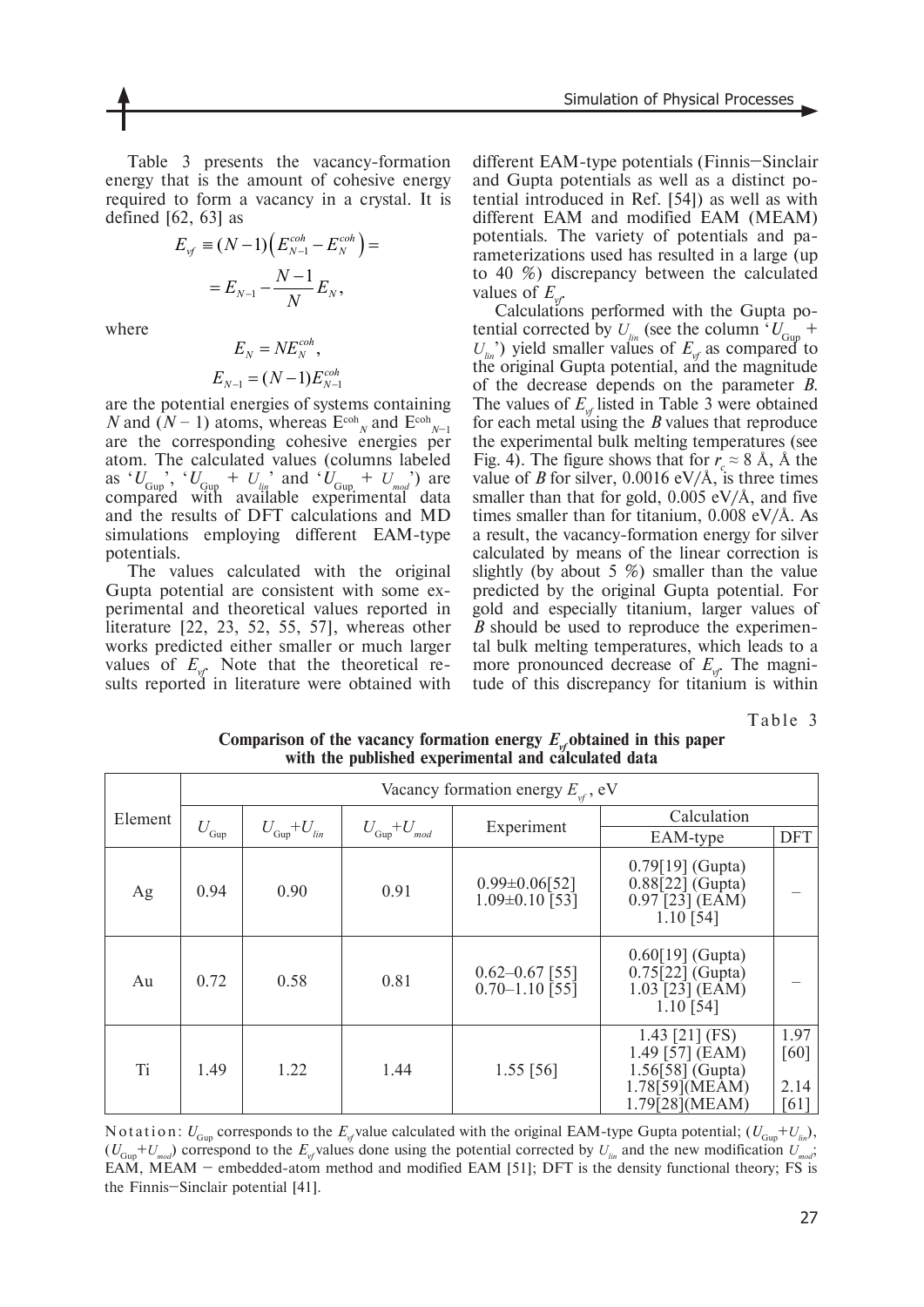the uncertainty range of the existing theoretical data obtained by means of different EAM-type potentials (see Table 3). In MD simulations reported in literature [21, 28, 57–59]  $E_{\text{vf}}$  varies from about 1.4 to 1.8 eV while DFT calculations [60, 61] predicted even larger values up to 2.1 eV.

The sigmoid-type modification  $U_{mod}$  gives the results which are closer to the experimental values and the results of other MD simulations  $[21-23, 57]$  compared to the original Gupta potential and linear correction. This is due to the change in the asymptotic behavior of the original Gupta potential, i.e., the weakening of interatomic interactions at large distances.

Table 4 presents the equilibrium lattice constants for silver, gold and titanium calculated with  $U_{Gup}$ ,  $U_{Gup}$  +  $U_{lin}$  and  $U_{Gup}$  +  $U_{mod}$ . The force created by the linear correction causes a uniform strain on crystals, which become uniformly compressed. For silver and gold this effect is rather small (the relative change in the

lattice parameters is less than 1 %) while the relative shortening of titanium crystals is about 2.5 %. This can also be attributed to a very steep linear correction (i.e., a large force) that should be used to reproduce the experimental bulk melting temperature of Ti. Note also that the geometry optimization of a Ti crystal using the original Gupta potential yields the structure which is elongated along the [0001] axis as compared to the experimental value (the calculated lattice parameter  $c = 4.75$  Å vs. the experimental value of 4.68 Å). The geometry optimization by means of the linear correction results in a uniform compression of the crystal, which brings the parameter *c* in a better agreement with the experimental value.

The sigmoid-type modification  $U_{mod}$  has a small impact on the equilibrium lattice parameters, which almost coincide with those predicted by the original Gupta potential and agree reasonably well with the experimental results. Contrary to the linear correction,  $U_{mod}$  does not

Table 4

|          | Equilibrium lattice constant, Å |                   |                    |                 |  |  |
|----------|---------------------------------|-------------------|--------------------|-----------------|--|--|
| Element  | Gup                             | $\int$ Gup<br>lin | $+U$<br>Gup<br>mod | Experiment [50] |  |  |
| Ag       | 4.07                            | 4.05              | 4.07               | 4.09            |  |  |
| Au       | 4.06                            | 4.03              | 4.09               | 4.08            |  |  |
| Ti(a)    | 2.91                            | 2.83              | 2.89               | 2.95            |  |  |
| Ti $(c)$ | 4.75                            | 4.63              | 4 77               | 4.68            |  |  |

**Comparison of the calculated equilibrium lattice constants with experimental data**

Foot note. The presented results were calculated with the original Gupta potential  $(U_{Gun})$ , as well as with the Gupta potential corrected by  $U_{lm}$  and the new modification  $U_{md}$ . Two lattice parameters, *a* and *c*, are listed for titanium.

![](_page_9_Figure_10.jpeg)

Fig. 5. Melting temperature of Ag (*a*), Au (*b*) and Ti (*c*) nanoparticles of diameter *D* calculated by 3 ways: using the original EAM-type Gupta potential (Eq.  $(2)$ ), its linear correction  $U_{n}$  (Eq.  $(3)$ ) and the new modification  $U_{mod}$  (Eq. (7)); 3 values of  $r_c$  were considered (symbols). The extrapolation of the calculated numbers to the bulk limit was made (lines). Experimental values of bulk melting temperature are shown by stars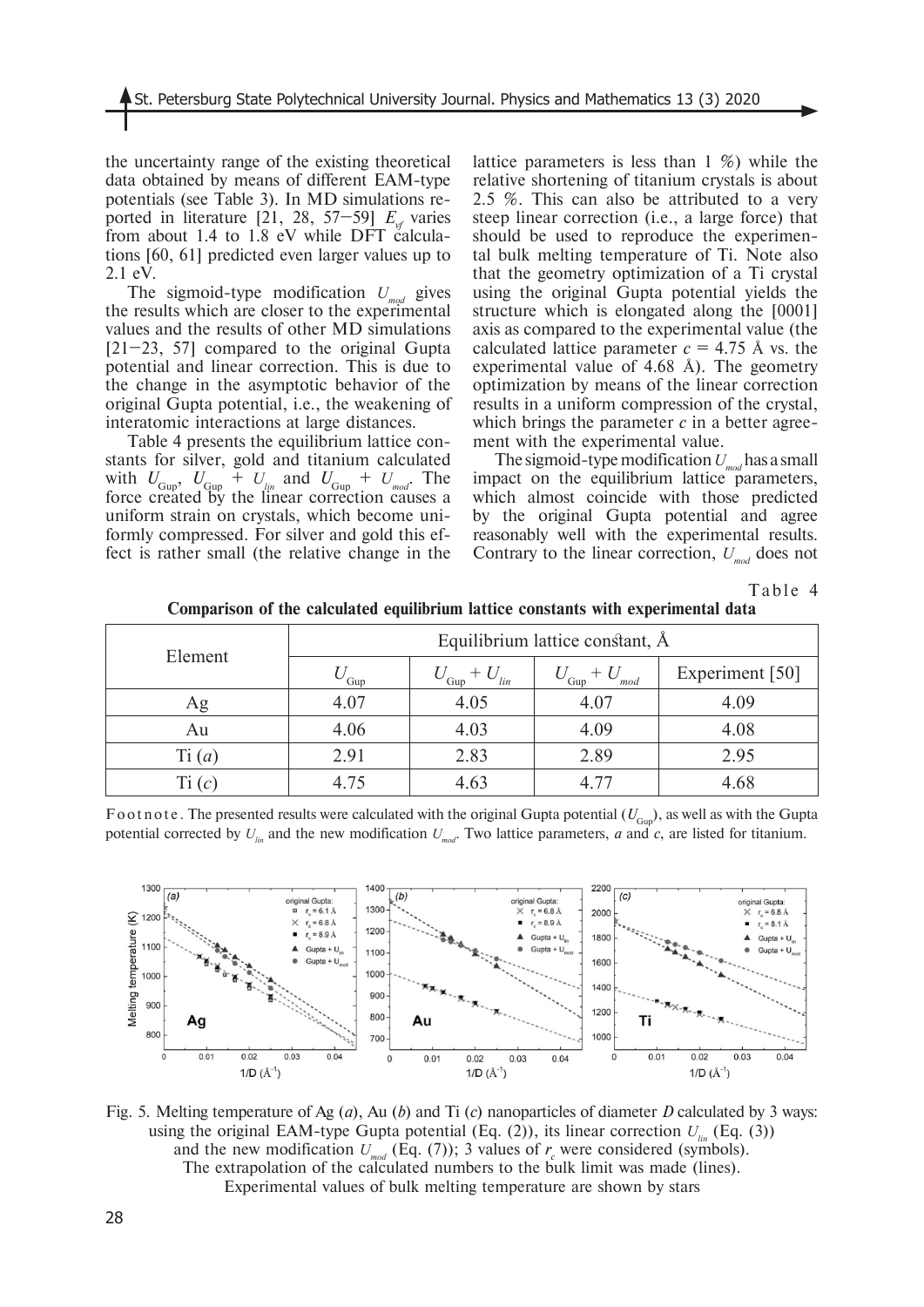induce a strong compression of the Ti crystal and its lattice parameters obtained by means of  $U_{mod}$  are similar to those calculated with  $U_{Gup}$ . As discussed above, this is due to the functional form of  $U_{mod}$  wherein a positive contribution of  $U'_{mod}$  plays the role at small interatomic distances (which span over a few nearest atomic layers) while a negative contribution of  $U'_{mod}$  plays the role at larger values of *r*.

Fig. 5 shows the melting temperatures of finite-sized Ag, Au and Ti nanoparticles as functions of their inverse diameter *D*. For all these metals, the bulk melting temperature predicted by the original Gupta potential is significantly lower than the experimental values. The most illustrative example is titanium (see Fig. 5, *c*) whose melting temperature calculated with  $U_{Gup}$  is approximately 1380 K. It is more than 500 K lower than the experimental value of 1941 K (marked by a star symbol) which yields the relative discrepancy of about 30 %. A similar feature has been observed for gold and silver – the absolute discrepancy is smaller for these metals (about 330 and 100 K, respectively) while the relative discrepancy for gold is as large as 25 %. These results further justify the necessity of correcting the EAM-type potential to bring the calculated bulk melting temperatures in closer agreement with the experimental values. The modification *Umod* produces a similar effect as the linear correction  $-$  it leads to an increase of nanoparticles' melting temperatures and, as a result, to an increase in bulk melting temperatures. The new modification improves the calculated bulk melting temperature for the three metals considered. Good agreement with the experimental values has been obtained for titanium and silver (the relative discrepancies from the experimental values are 0.8 and 1.5 %, respectively) while a somewhat larger discrepancy of about 6 % has been observed for gold. This is linked to the observation that the sigmoid-type modification increases the slope of the  $T_{m}(1/D)$  dependence for silver and titanium nanoparticles but it almost does not change the slope for gold nanoparticles. The utilized parameters of *Umod* for gold have been chosen such that all the quantities considered in this work agree better with experimental data as compared to the original Gupta potential. An even better agreement might be achieved by performing a more detailed analysis of the multi-dimensional parameter surface of *U* A finer tuning of parameters should bring the calculated  $T<sub>m</sub><sup>bulk</sup>$  for gold to a better agreement with experimental data.

#### **Summary**

We formulated a recipe for modification of classical embedded-atom method (EAM)-type potentials aiming at a quantitative description of both equilibrium and non-equilibrium properties of metal systems by means of molecular dynamics simulations. The modification suggested in this work asymptotically approaches zero at large interatomic distances and generalizes the previously developed linear correction [38]. A general procedure for constructing the modified EAM-type potential was outlined and the relation between parameters of the new modification and the linear correction was elaborated.

The procedure developed has been applied to analyze the melting temperature as well as lattice constants, cohesive energy and vacancy formation energy of nanosystems made of silver, gold and titanium. It was demonstrated that the modified potential leads to an increase in the melting temperature of the metals and to a better agreement with experimental values as compared to the uncorrected EAM-type potential. The new modification induces a small (on the order of a few per cent or less) change of the equilibrium properties but increases the bulk melting temperature by more than 30% as it is demonstrated for the case of titanium. We have considered the many-body Gupta potential as an example but the generality of the correction allows its application in combination with other potentials of the EAM type such as Sutton–Chen or Finnis–Sinclair potentials. The results presented for the metals with cubic and hexagonal crystalline lattices further confirm a wide range of applicability of the proposed modification.

#### *Appendix*

## **Derivation of parameters of** *Umod*

To analytically derive the parameters of the sigmoid-type potential  $U_{mod}(r)$ , the latter was approximated by a piecewise linear function:

$$
\overline{U}_{\text{mod}}(r) = \begin{cases} B_1 r + C_1, & r < R_0 \\ B_2 r + C_2, & R_0 < r < R_2, \\ 0, & r > R_2 \end{cases}
$$
 (8)

where  $B_1 > 0$  ( $C_1 < 0$ ) and  $B_2 < 0$  ( $C_2 > 0$ ),

$$
R_0 = -\frac{C_1 - C_2}{B_1 - B_2}
$$

is the point of intersection of the two linear segments, and  $R_2 = -C_2/B_2$  is the point where  $\overline{U}_{mod}(r) = 0$  (see dotted curves in Fig. 3). After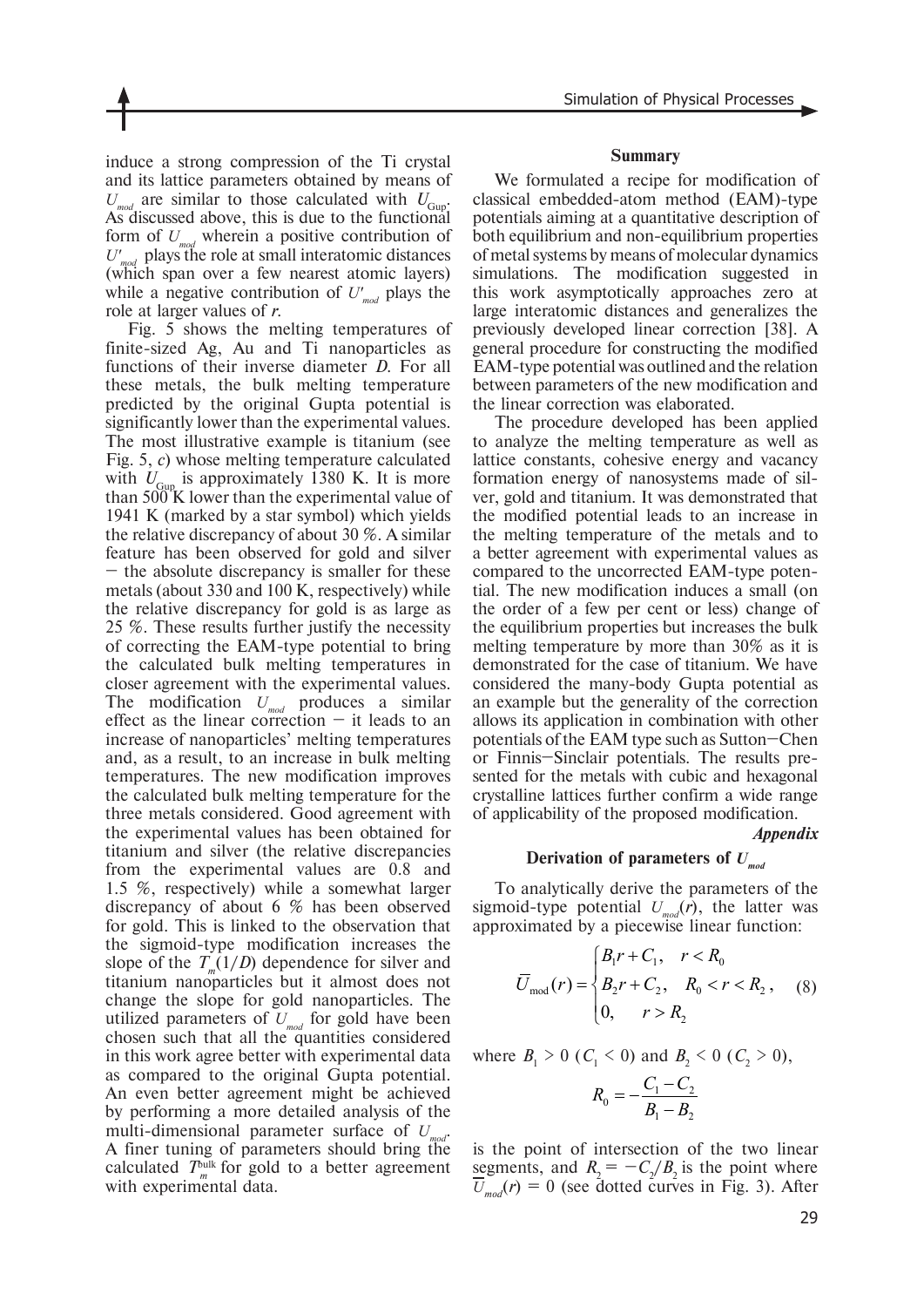substituting Eq. (8) into Eq. (4) and carrying out the integration one arrives at the condition:

$$
\frac{\left(1-\gamma\right)^4}{\left(1-\beta\right)^3} = -\frac{\gamma^4}{\beta^3},\tag{9}
$$

where  $\beta = B_2/B_1$  and  $\gamma = C_2/C_1$ .

Substituting Eq. (8) in Eq. (6) one derives the force  $F_{mod}$  due to the potential  $\overline{U}_{mod}(r)$ . This force should be equal to the force  $F_{lin}^{mod}$  arising due to the linear correction at a given cutoff in order to increase the melting temperature by the same value. This can be expressed as

$$
\left(\frac{4}{3}\right)^3 \frac{C^3}{B^2} = \frac{C_1^3}{B_1^2} \left[ \frac{\left(1 - \gamma\right)^3}{\left(1 - \beta\right)^2} + \frac{\gamma^3}{\beta^2} \right].
$$
 (10)

The procedure for deriving the parameters of the sigmoid-type function  $U_{mod}$  (7) and its approximation  $\overline{U}_{mod}(\overline{8})$  can be summarized as follows:

(*i*) The parameters *B* and *C* of the linear correction are obtained as described in the section 'Linear correction to EAM-type potentials';

(*ii*) Fixing the point  $R_1 = -C_1/B_1$  at which  $U_{mod}(r) = 0$  (see Fig. 3), a scan over different values of  $B_1$  and  $C_1$  is performed;

(*iii*) β and γ are derived from the numerical solution of Eqs. (9) and (10), and the corresponding values of  $B_2$  and  $C_2$  are obtained;

 $(iv)$  Repeating steps  $(i)$ – $(iii)$  for different combinations  $(B_1, C_1)$  one obtains a multidimensional parameter surface  $(B_1, C_1, B_2, C_2)$ ;

(*v*) Once  $B_{1,2}$ ,  $C_{1,2}$  are derived, the resulting piecewise function is fitted with the sigmoid-type function  $U_{mod}$ , Eq. (7), to obtain the parameters  $\lambda$  and  $r_s$ .

#### **Acknowledgments**

This work was supported in part by Deutsche Forschungsgemeinschaft (Project No. 415716638), the European Union's Horizon 2020 research and innovation programme (H2020-MSCA-IF-2017 "Radio-NP", GA 794733) and the Alexander von Humboldt Foundation Linkage Grant. The possibility to perform calculations at the Goethe-HLR cluster of the Frankfurt Center for Scientific Computing is gratefully acknowledged.

## **REFERENCES**

1. **Andreoni W., Yip S.** (Eds.), Handbook of materials modeling. Methods: theory and modeling, 2nd ed., Springer International Publishing, Cham, 2019.

2. **Rapaport D.C.**, The art of molecular dynamics simulation, 2nd ed., Cambridge University Press, 2011.

3. **Solov'yov I.A., Korol A.V., Solov'yov A.V.,** Multiscale modeling of complex molecular structure and dynamics with MBN Explorer, Springer International Publishing, Cham, 2017.

4. **Hoyt J.J., Asta M., Sadigh B.**, Test of the universal scaling law for the diffusion coefficient in liquid metals, Phys. Rev. Lett. 85 (3) (2000) 594–597.

5. **Sushko G.B., Verkhovtsev A.V., Yakubovich A.V., et al.** Molecular dynamics simulation of selfdiffusion processes in titanium in bulk material, on grain junctions and on surface, J. Phys. Chem. A. 118 (33) (2014) 6685–6691.

6. **Cheng B., Paxton A.T., Ceriotti M.,**  Hydrogen diffusion and trapping in  $\alpha$ -iron: the role of quantum and anharmonic fluctuations, Phys. Rev. Lett. 120 (22) (2018) 225901.

7. **Verkhovtsev A.V., Yakubovich A.V., Sushko G.B., et al.,** Molecular dynamics simulations of the nanoindentation process of titanium crystal, Comput. Mater. Sci. 76 (August) (2013) 20–26.

8. **Zink M., Samwer K., Johnson W.L., Mayr S.G.,** Plastic deformation of metallic glasses: size of shear transformation zones from molecular dynamics simulations, Phys. Rev. B. 73 (17) (2006) 172203.

9. **Cleveland C.L., Luedtke W.D., Landman U.,** Melting of gold clusters: icosahedral precursors, Phys. Rev. Lett. 81 (10) (1998) 2036–2039.

10. **Qi Y., Cagin T., Johnson W.L., Goddard III W.A.,** Melting and crystallization in Ni nanoclusters: the mesoscale regime, J. Chem. Phys. 115 (1) (2001) 385–394.

11. **Lyalin A., Hussien A., Solov'yov A.V., Greiner W.,** Impurity effects on the melting of Ni clusters, Phys. Rev. B. 79 (16) (2009) 165403.

12. **Yakubovich A.V., Sushko G.B., Schramm S., Solov'yov A.V.,** Kinetics of liquid-solid phase transition in large nickel clusters, Phys. Rev. B. 88 (3) (2013) 035438.

13. **Purja Pun G.P., Y. Mishin Y.,** Molecular dynamics simulation of the martensitic phase transformation in NiAl alloys, J. Phys.: Condens. Matter 22 (29) (2010) 295403.

14. **Kexel C., Schramm S., Solov'yov A.V.**, Atomistic simulation of martensite-austenite phase transition in nanoscale nickel-titanium crystals, Eur. Phys. J. B. 88 (9) (2015) 221.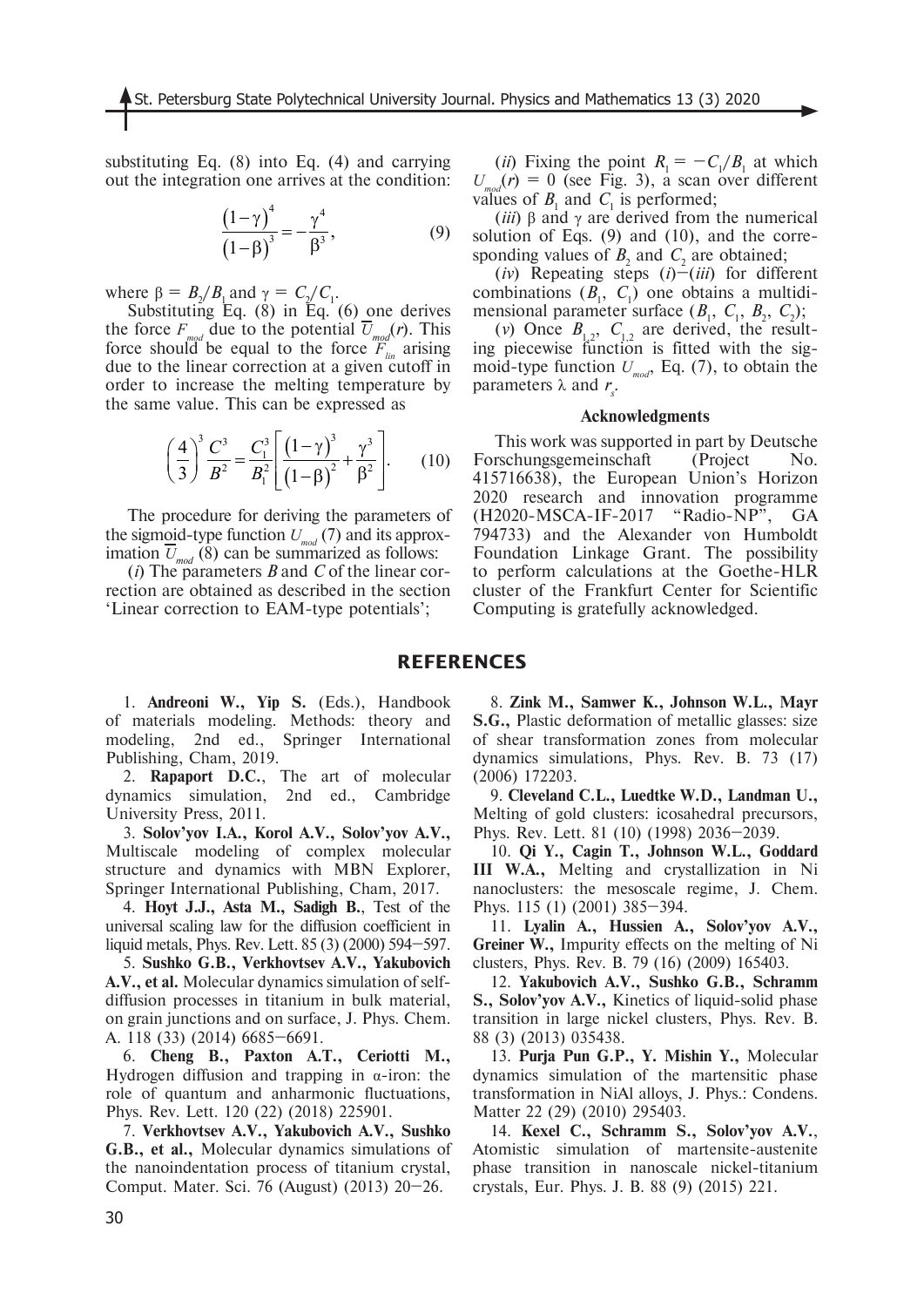15. **Kim S.-G., Horstemeyer M.F., Baskes M.I., et al.,** Semi-empirical potential methods for atomistic simulations of metals and their construction procedures, J. Eng. Mater. Technol. 131 (4) (2009) 041210.

16. **Lloyd J.R., Luo T.** (Eds.), Handbook of molecular dynamics potential functions, Begell House, New York, Connecticut, 2011.

17. **Müser M.H.,** Semi-empirical interatomic potentials: recent advances and challenges, Modelling Simul. Mater. Sci. Eng. 23 (7) (2015) 070401.

18. **Rassoulinejad-Mousavi S.M., Zhang Y.,**  Interatomic potentials transferability for molecular simulations: a comparative study for platinum, gold and silver, Sci. Rep. 8 (2018) 2424.

19. **Rosato V., Guellope M., Legrand B.,**  Thermodynamical and structural properties of f.c.c. transition metals using a simple tightbinding model, Philos. Mag. A. 59 (2) (1989) 321–326.

20. **Sutton A.P., Chen J.,** Long-range Finnis – Sinclair potentials, Philos. Mag. Lett. 61 (3) (1990) 139–146.

21. **Ackland G.J.,** Theoretical study of titanium surfaces and defects with a new many-body potential, Philos. Mag. A. 66 (6) (1992) 917–932.

22. **Cleri F., Rosato V.,** Tight-binding potentials for transition metals and alloys, Phys. Rev. B. 48 (1) (1993) 22–33.

23. **Foiles S.M., Baskes M.I., Daw M.S.,**  Embedded-atom-method functions for the fcc metals Cu, Ag, Au, Ni, Pd, Pt, and their alloys, Phys. Rev. B. 33 (12) (1986) 7983–7991.

24. **Daw M.S., Foiles S.M., Baskes M.I.,** The embedded-atom method: a review of theory and applications, Mater. Sci. Rep. 9 (7–8) (1993)  $251 - 310.$ 

25. **Mishin Y., Asta M., Li J.,** Atomistic modeling of interfaces and their impact on microstructure and properties, Acta Mater. 58 (4) (2010) 1117–1151.

26. **Lang L., Yang K., Tian Z., et al.,**  Development of a Ni-Mo interatomic potential for irradiation simulation, Modelling Simul. Mater. Sci. Eng. 27 (4) (2019) 045009.

27. **Kavousi S., Novak B.R., Baskes M.I., et al.,** Modified embedded-atom method potential for high-temperature crystal-melt properties of Ti-Ni alloys and its application to phase field simulation of solidification, Modelling Simul. Mater. Sci. Eng. 28 (1) (2020) 015006.

28. **Kim Y.-M., Lee B.-J., Baskes M.I.,** Modified embedded-atom method interatomic potentials for Ti and Zr, Phys. Rev. B. 74 (1) (2006) 014101.

29. **Ryu S., Weinberger C.R., Baskes M.I., Cai W.,** Improved modified embedded-atom method potentials for gold and silicon, Modelling Simul. Mater. Sci. Eng. 17 (7) (2009) 075008.

30. **Lewis L.J., Jensen P., Barrat J.-L.,** Melting, freezing, and coalescence of gold nanoclusters, Phys. Rev. B. 56 (4) (1997) 2248–2257.

31. **Nordlund K., Kuronen A.,** Non-equilibrium properties of GaAs interatomic potentials, Nucl. Instrum. Meth. B. 159 (3) (1999) 183–186.

32. **Wang Z.W., Palmer R.E.,** Determination of the ground-state atomic structures of sizeselected Au nanoclusters by electron-beaminduced transformation, Phys. Rev. Lett. 108 (24) (2012) 245502.

33. **Sushko G.B., Solov'yov I.A., Solov'yov A.V.,** Molecular dynamics for irradiation driven chemistry: application to the FEBID process, Eur. Phys. J. D. 70 (10) (2016) 217.

34. **Huth M., Porrati F., Schwalb C., et al.,**  Focused electron beam induced deposition: a perspective, Beilstein J. Nanotechnol. 3 (2012) 597–619.

35. **Sturgeon J.B., Laird B.B.,** Adjusting the melting point of a model system via Gibbs-Duhem integration: application to a model of aluminum, Phys. Rev. B. 62 (22) (2000) 14720–14727.

36. **Ackland G.J.,** Temperature dependence in interatomic potentials and an improved potential for Ti, J. Phys.: Conf. Ser. 402 (2012) 012001.

37. **Mendelev M.I., Underwood T.L., Ackland G.J.,** Development of an interatomic potential for the simulation of defects, plasticity and phase transformations in titanium, J. Chem. Phys. 145 (15) (2016) 154102.

38. **Sushko G.B., Verkhovtsev A.V., Kexel C., et al.,** Reconciling simulated melting and ground-state properties of metals with a modified embedded-atom method potential, J. Phys.: Condens. Matter. 28 (14) (2016) 145201.

39. **Gupta R.P.** Lattice relaxation at a metal surface, Phys. Rev. B. 23 (12) (1981) 6265–6270.

40. **Kexel C., Verkhovtsev A.V., Sushko G.B., et al.,** Toward the exploration of the NiTi phase diagram with a classical force field, J. Phys. Chem. C. 120 (43) (2016) 25043–25052.

41. **Finnis M.W., Sinclair J.E.,** A simple empirical N-body potential for transition metals, Philos. Mag. A. 50 (1) (1984) 45–55.

42. **Ackland G.J., Finnis M.W., Vitek V.,**  Validity of the second moment tight-binding model, J. Phys. F: Met. Phys. 18 (8) (1988) L153–L157.

43. **Goringe C.M., Bowler D.R., Hernandez E.,**  Tight-binding modelling of materials, Rep. Prog. Phys. 60 (12) (1997) 1447–1512.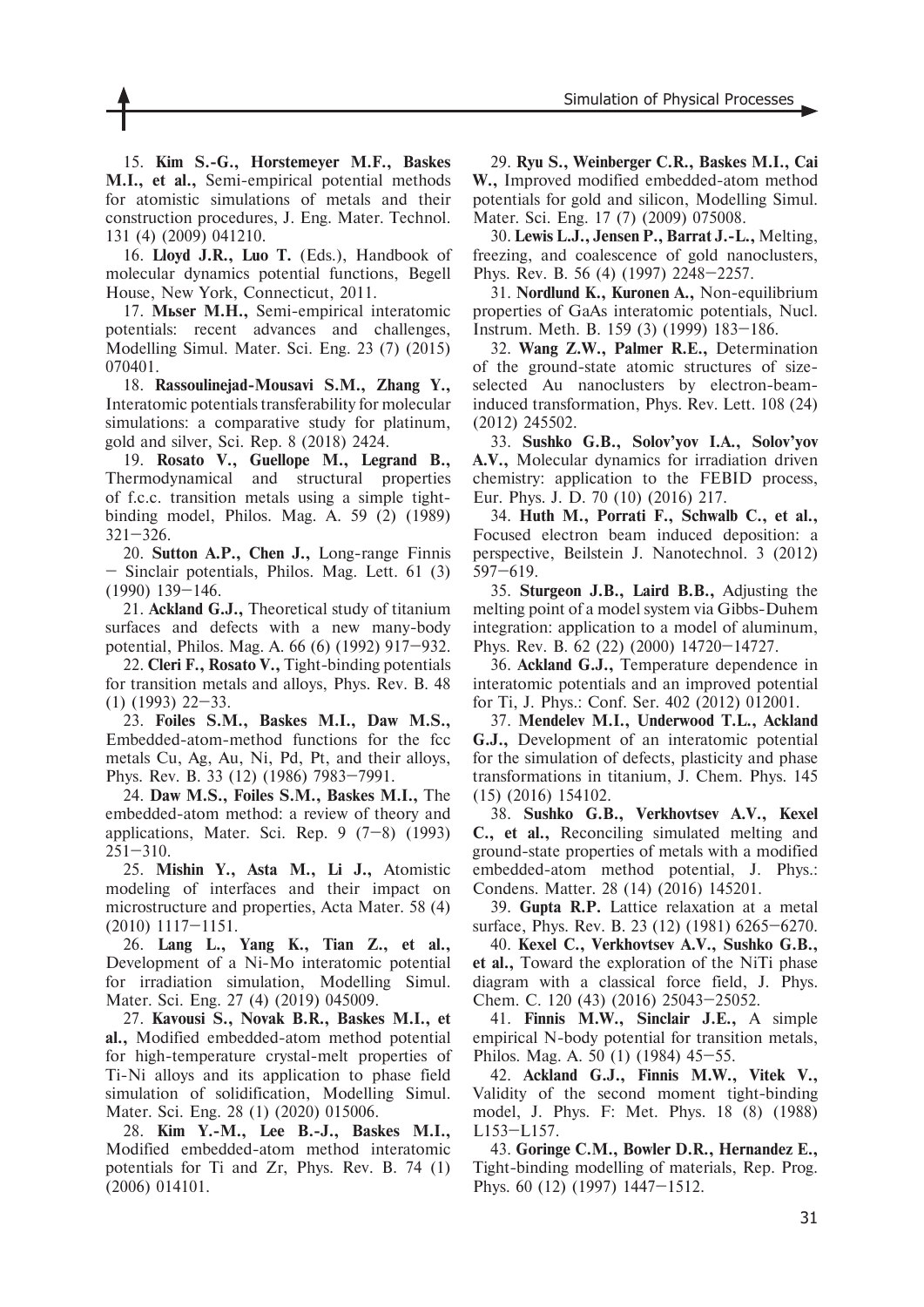44. **Daw M.S., Baskes M.I.,** Semiempirical, quantum mechanical calculation of hydrogen embrittlement in metals, Phys. Rev. Lett. 50 (17) (1983) 1285–1288.

45. **Dzugutov M.,** Glass formation in a simple monatomic liquid with icosahedral inherent local order, Phys. Rev. A. 46 (6) (1992) 2984–2987.

46. **Solov'yov I.A., Yakubovich A.V., Nikolaev P.V., et al.** MBN Explorer – a universal program for multiscale computer simulations of complex molecular structure and dynamics, J. Comput. Chem. 33 (30) (2012) 2412–2439.

47. **Sushko G.B., Solov'yov I.A., Solov'yov A.V.,** Modeling MesoBioNano systems with MBN Studio made easy, J. Mol. Graph. Model. 88 (May) (2019) 247–260.

48. **Pawlow P.**, Über die Abhängigkeit des Schmelzpunktes von der Oberflächenenergie eines festen Körpers, Z. Phys. Chem. 65 (1909)  $1 - 35$ .

49. **Calvo F.,** Thermodynamics of nanoalloys, Phys. Chem. Chem. Phys. 17 (42) (2015) 27922–27939.

50. **Kittel C.,** Introduction to Solid State Physics, 7th ed., Wiley, 1995.

51. **Baskes M.I.,** Modified embedded-atom potentials for cubic materials and impurities, Phys. Rev. B. 46 (5) (1992) 2727–2742.

52. McGervey J.D., Triftsh**дuser W.**, Vacancyformation energies in copper and silver from positron annihilation, Phys. Lett. A. 44 (1) (1973) 53–54.

53. **Simmons R.O., Balluffi R.W.,** Measurement of the equilibrium concentration of lattice vacancies in silver near the melting point, Phys. Rev. 119 (2) (1960) 600–605.

54. **Doyama M., Kogure Y.,** Embedded atom

*Received 13.05.2020, accepted 04.06.2020.*

potentials in fcc metals, Radiat. Eff. Defects Solids. 142 (1–4) (1997) 107–114.

55. **Jongenburger P.,** Energy of formation of vacancies in copper and gold, Phys. Rev. 106 (1) (1957) 66–69.

56. **Shestopal V.O.,** Specific heat and vacancy formation in titanium at high temperatures, Sov. Phys. Solid State. 7 (11) (1966) 2798–2799.

57. **Johnson R.A.,** Many-body effects on calculated defect properties in h.c.p. metals, Philos. Mag. A 63 (5) (1991) 865–872.

58. **Lai W.S., Liu B.X.,** Lattice stability of some Ni–Ti alloy phases versus their chemical composition and disordering, J. Phys.: Condens. Matter 12 (5) (2000) L53–L60.

59. **Baskes M.I., Johnson R.A.,** Modified embedded atom potentials for HCP metals, Modelling Simul. Mater. Sci. Eng. 2 (1) (1994)  $147 - 163$ .

60. **Raji A.T., Scandolo S., Mazzarello R., et al.,** Ab initio pseudopotential study of vacancies and self-interstitials in HCP titanium, Philos. Mag. 89 (20) (2009) 1629– 1645.

61. **Le Bacq O., Willaime F., Pasturel A.,** Unrelaxed vacancy formation energies in group-IV elements calculated by the full-potential linear muffin-tin orbital method: invariance with crystal structure, Phys. Rev. B. 59 (13) (1999) 8508–8515.

62. **Korzhavyi P.A., Abrikosov I.A., B. Johansson B., et al.,** First-principles calculations of the vacancy formation energy in transition and noble metals, Phys. Rev. B. 59 (18) (1999) 11693–11703.

63. **Mattsson T.R., Mattsson A.E.,** Calculating the vacancy formation energy in metals: Pt, Pd, and Mo, Phys. Rev. B. 66 (21) (2002) 214110.

# **THE AUTHORS**

## **VERKHOVTSEV Alexey V.**

*MBN Research Center at Frankfurt Innovation Center of Biotechnology* 3 Altenhöferallee, Frankfurt am Main, 60438, Germany verkhovtsev@mbnexplorer.com

## **KOROL Andrei V.**

*MBN Research Center at Frankfurt Innovation Center of Biotechnology* 3 Altenhöferallee, Frankfurt am Main, 60438, Germany korol@mbnexplorer.com

#### **SUSHKO Gennady B.**

*MBN Research Center at Frankfurt Innovation Center of Biotechnology* 3 Altenhöferallee, Frankfurt am Main, 60438, Germany sushko@mbnexplorer.com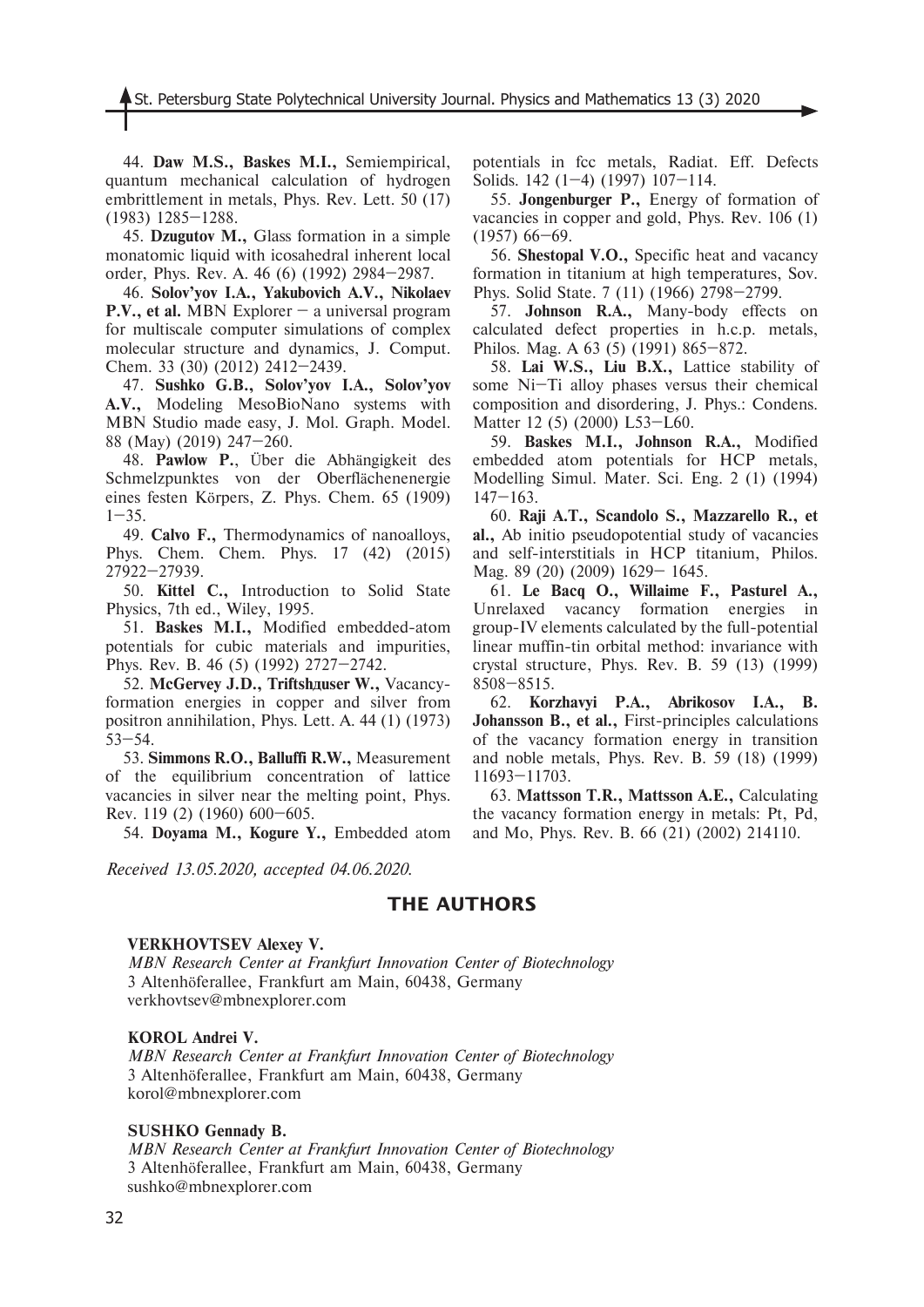# **SCHRAMM Stefan**

*Goethe University Frankfurt* 1 Max-von-Laue St., Frankfurt am Main, 60438, Germany

## **SOLOV'YOV Andrey V.**

*MBN Research Center at Frankfurt Innovation Center of Biotechnology* 3 Altenhöferallee, Frankfurt am Main, 60438, Germany solovyov@mbnresearch.com

# **СПИСОК ЛИТЕРАТУРЫ**

1. **Andreoni W., Yip S.** (Eds.). Handbook of materials modeling. Methods: theory and modeling. 2nd Ed. Springer International Publishing, Cham. 2019. 1987 p.

2. **Rapaport D.C.** The art of molecular dynamics simulation. 2nd Ed. Cambridge: Cambridge University Press, 2011. 549 p.

3. **Solov'yov I.A., Korol A.V., Solov'yov A.V.** Multiscale modeling of complex molecular structure and dynamics with MBN Explorer. Springer International Publishing, Cham. 2017. 451 p.

4. **Hoyt J.J., Asta M., Sadigh B.** Test of the universal scaling law for the diffusion coefficient in liquid metals // Phys. Rev. Lett. 2000. Vol. 85. No. 3. Pp. 594–597.

5. **Sushko G.B., Verkhovtsev A.V., Yakubovich A.V., Schramm S., Solov'yov A.V.** Molecular dynamics simulation of self-diffusion processes in titanium in bulk material, on grain junctions and on surface // J. Phys. Chem. A. 2014. Vol. 118. No. 33. Pp. 6685–6691.

6. **Cheng B., Paxton A.T., Ceriotti M.** Hydrogen diffusion and trapping in  $α$ -iron: the role of quantum and anharmonic fluctuations // Phys. Rev. Lett. 2018. Vol. 120. No. 22. P. 225901.

7. **Verkhovtsev A.V., Yakubovich A.V., Sushko G.B., Hanauske M., A.V. Solov'yov A.V.** Molecular dynamics simulations of the nanoindentation process of titanium crystal // Comput. Mater. Sci. 2013. Vol. 76. August. Pp.  $20 - 26$ .

8. **Zink M., Samwer K., Johnson W.L., Mayr S.G.** Plastic deformation of metallic glasses: size of shear transformation zones from molecular dynamics simulations // Phys. Rev. B. 2006. Vol. 73. No. 17. P. 172203.

9. **Cleveland C.L., Luedtke W.D., Landman U.** Melting of gold clusters: icosahedral precursors // Phys. Rev. Lett. 1998. Vol. 81. No. 10. Pp. 2036–2039.

10. **Qi Y., Cagin T., Johnson W.L., Goddard III W.A.** Melting and crystallization in Ni nanoclusters: the mesoscale regime // J. Chem. Phys. 2001. Vol. 115. No. 1. Pp. 385–394.

11. **Lyalin A., Hussien A., Solov'yov A.V., Greiner W.** Impurity effects on the melting of Ni clusters // Phys. Rev. B. 2009. Vol. 79. No. 16. P. 165403.

12. **Yakubovich A.V., Sushko G.B., Schramm S., Solov'yov A.V.** Kinetics of liquid-solid phase transition in large nickel clusters // Phys. Rev. B. 2013. Vol. 88. No. 3. P. 035438.

13. **Purja Pun G.P., Y. Mishin Y.** Molecular dynamics simulation of the martensitic phase transformation in NiAl alloys // J. Phys.: Condens. Matter. 2010. Vol. 22. No. 29. P. 295403.

14. **Kexel C., Schramm S., Solov'yov A.V.** Atomistic simulation of martensite-austenite phase transition in nanoscale nickel-titanium crystals // Eur. Phys. J. B. 2015. Vol. 88. No. 9. P. 221.

15. **Kim S.-G., Horstemeyer M.F., Baskes M.I., Rais-Rohani M., Kim S., Jelinek B., Houze J., Moitra A., Liyanage L.** Semi-empirical potential methods for atomistic simulations of metals and their construction procedures // J. Eng. Mater. Technol. 2009. Vol. 131. No. 4. P. 041210.

16. **Lloyd J.R., Luo T.** (Eds.) Handbook of molecular dynamics potential functions. New York, Connecticut: Begell House, 2011. 245 p.

17. **Müser M.H.** Semi-empirical interatomic potentials: recent advances and challenges // Modelling Simul. Mater. Sci. Eng. 2015. Vol. 23. No. 7. P. 070401.

18. **Rassoulinejad-Mousavi S.M., Zhang Y.** Interatomic potentials transferability for molecular simulations: a comparative study for platinum, gold and silver // Sci. Rep. 2018. Vol. 8. P. 2424.

19. **Rosato V., Guellope M., Legrand B.** Thermodynamical and structural properties of f.c.c. transition metals using a simple tightbinding model // Philos. Mag. A. 1989. Vol. 59. No. 2. Pp. 321–326.

20. **Sutton A.P., Chen J.** Long-range Finnis – Sinclair potentials // Philos. Mag. Lett. 1990. Vol. 61. No. 3. Pp. 139–146.

21. **Ackland G.J.** Theoretical study of titanium surfaces and defects with a new many-body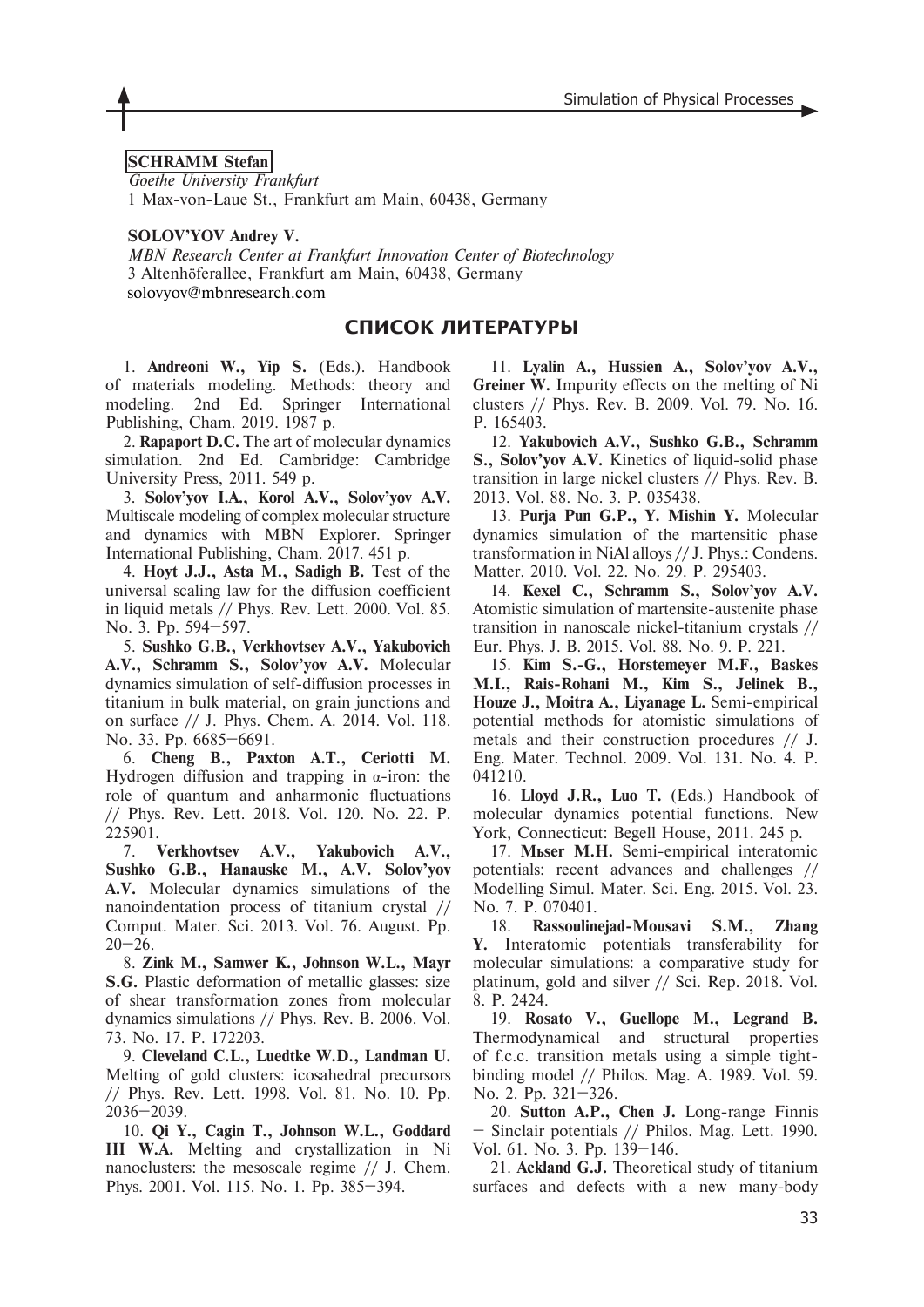potential // Philos. Mag. A. 1992. Vol. 66. No. 6. Pp. 917–932.

22. **Cleri F., Rosato V.** Tight-binding potentials for transition metals and alloys // Phys. Rev. B. 1993. Vol. 48. No. 1. Pp. 22–33.

23. **Foiles S.M., Baskes M.I., Daw M.S.**  Embedded-atom-method functions for the fcc metals Cu, Ag, Au, Ni, Pd, Pt, and their alloys // Phys. Rev. B. 1986. Vol. 33. No. 12. Pp. 7983–7991.

24. **Daw M.S., Foiles S.M., Baskes M.I.** The embedded-atom method: a review of theory and applications// Mater. Sci. Rep. 1993. Vol. 9. No. 7–8. Pp. 251–310.

25. **Mishin Y., Asta M., Li J.** Atomistic modeling of interfaces and their impact on microstructure and properties // Acta Mater. 2010. Vol. 58. No. 4. Pp. 1117–1151.

26. **Lang L., Yang K., Tian Z., Deng H., Gao F., Hu W., Mo Y.** Development of a Ni-Mo interatomic potential for irradiation simulation // Modelling Simul. Mater. Sci. Eng. 2019. Vol. 27. No. 4. P. 045009.

27. **Kavousi S., Novak B.R., Baskes M.I., Asle Zaeem M., Moldovan D.** Modified embeddedatom method potential for high-temperature crystal-melt properties of Ti-Ni alloys and its application to phase field simulation of solidification // Modelling Simul. Mater. Sci. Eng. 2020. Vol. 28. No. 1. P. 015006.

28. **Kim Y.-M., Lee B.-J., Baskes M.I.** Modified embedded-atom method interatomic potentials for Ti and Zr // Phys. Rev. B. 2006. Vol. 74. No. 1. P. 014101.

29. **Ryu S., Weinberger C.R., Baskes M.I., Cai W.** Improved modified embedded-atom method potentials for gold and silicon // Modelling Simul. Mater. Sci. Eng. 2009. Vol. 17. No. 7. P. 075008.

30. **Lewis L.J., Jensen P., Barrat J.-L.** Melting, freezing, and coalescence of gold nanoclusters // Phys. Rev. B. 1997. Vol. 56. No. 4. Pp. 2248–2257.

31. **Nordlund K., Kuronen A.** Non-equilibrium properties of GaAs interatomic potentials // Nucl. Instrum. Meth. B. 1999. Vol. 159. No. 3. Pp. 183–186.

32. **Wang Z.W., Palmer R.E.** Determination of the ground-state atomic structures of sizeselected Au nanoclusters by electron-beaminduced transformation // Phys. Rev. Lett. 2012. Vol. 108. No. 24. P. 245502.

33. **Sushko G.B., Solov'yov I.A., Solov'yov A.V.** Molecular dynamics for irradiation driven chemistry: application to the FEBID process // Eur. Phys. J. D. 2016. Vol. 70. No. 10. P. 217.

34. **Huth M., Porrati F., Schwalb C., Winhold M., Sachser R., Dukic M., Adams J., G. Fantner G.** Focused electron beam induced deposition: a perspective // Beilstein J. Nanotechnol. 2012. Vol. 3. Pp. 597–619.

35. **Sturgeon J.B., Laird B.B.** Adjusting the melting point of a model system via Gibbs-Duhem integration: application to a model of aluminum // Phys. Rev. B. 2000. Vol. 62. No. 22. Pp. 14720–14727.

36. **Ackland G.J.** Temperature dependence in interatomic potentials and an improved potential for Ti // J. Phys.: Conf. Ser. 2012. Vol. 402. P. 012001

37. **Mendelev M.I., Underwood T.L., Ackland G.J.** Development of an interatomic potential for the simulation of defects, plasticity and phase transformations in titanium // J. Chem. Phys. 2016. Vol. 145. No. 15. P. 154102.

38. **Sushko G.B., Verkhovtsev A.V., Kexel C., Korol A.V., Schramm S., Solov'yov A.V.** Reconciling simulated melting and ground-state properties of metals with a modified embeddedatom method potential // J. Phys.: Condens. Matter. 2016. Vol. 28. No. 14. P. 145201.

39. **Gupta R.P.** Lattice relaxation at a metal surface // Phys. Rev. B. 1981. Vol. 23. No. 12. Pp. 6265–6270.

40. **Kexel C., Verkhovtsev A.V., Sushko G.B., Korol A.V., Schramm S., Solov'yov A.V.** Toward the exploration of the NiTi phase diagram with a classical force field // J. Phys. Chem. C. 2016. Vol. 120. No. 43. Pp. 25043–25052.

41. **Finnis M.W., Sinclair J.E.** A simple empirical N-body potential for transition metals // Philos. Mag. A. 1984. Vol. 50. No. 1. Pp.  $45 - 55$ .

42. **Ackland G.J., Finnis M.W., Vitek V.** Validity of the second moment tight-binding model // J. Phys. F: Met. Phys. 1988. Vol. 18. No. 8. Pp. L153–L157.

43. **Goringe C.M., Bowler D.R., Hernandez E.** Tight-binding modelling of materials // Rep. Prog. Phys. 1997. Vol. 60. No. 12. Pp. 1447–1512.

44. **Daw M.S., Baskes M.I.** Semiempirical, quantum mechanical calculation of hydrogen embrittlement in metals // Phys. Rev. Lett. 1983. Vol. 50. No. 17. Pp. 1285–1288.

45. **Dzugutov M.** Glass formation in a simple monatomic liquid with icosahedral inherent local order // Phys. Rev. A. 1992. Vol. 46. No. 6. Pp. 2984–2987.

46. **Solov'yov I.A., Yakubovich A.V., Nikolaev P.V., Volkovets I., Solov'yov A.V.** MBN Explorer – a universal program for multiscale computer simulations of complex molecular structure and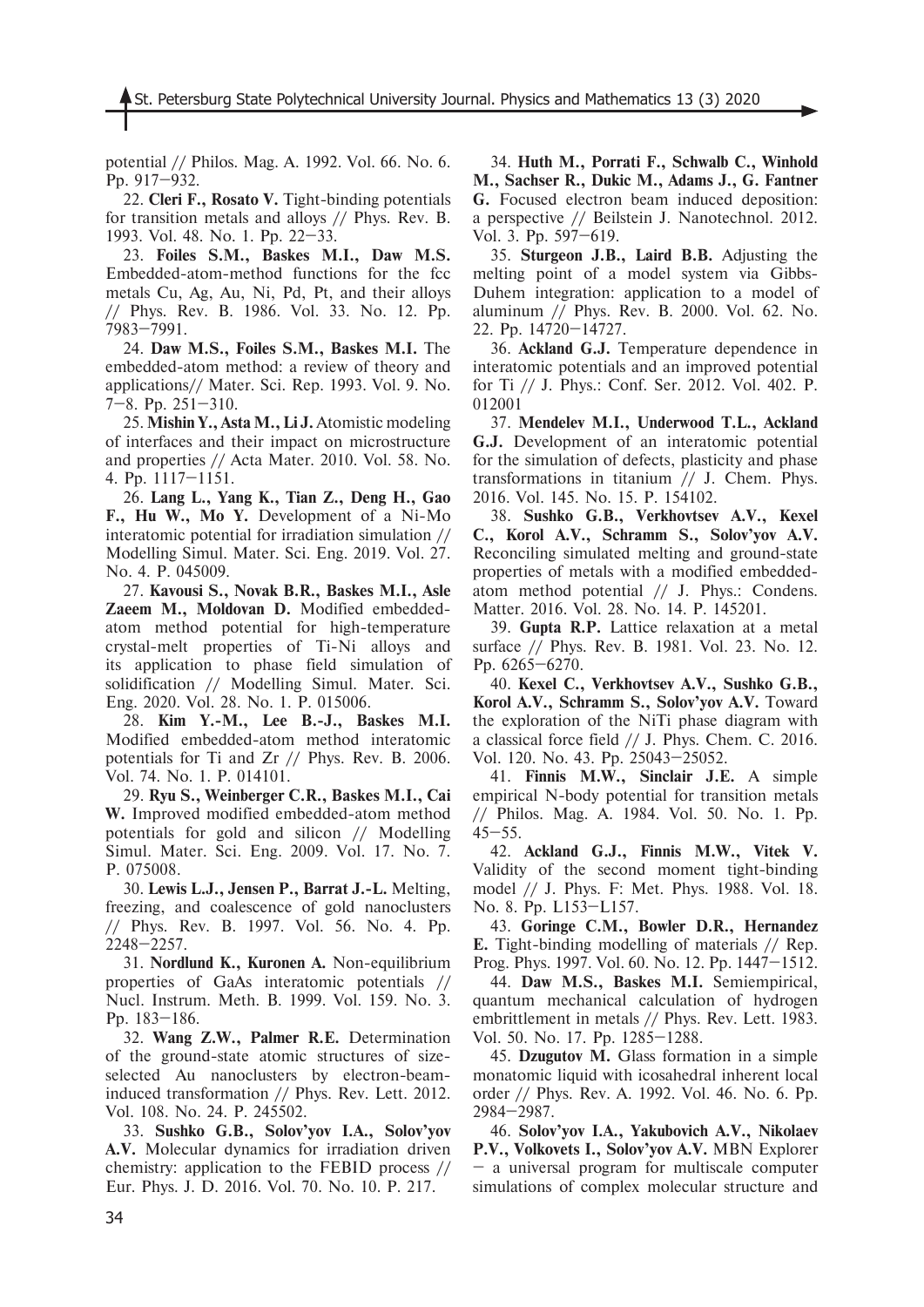dynamics // J. Comput. Chem. 2012. Vol. 33. No. 30. Pp. 2412–2439.

47. **Sushko G.B., Solov'yov I.A., Solov'yov A.V.** Modeling MesoBioNano systems with MBN Studio made easy // J. Mol. Graph. Model. 2019. Vol. 88. May. Pp. 247–260.

48. **Pawlow P.** Über die Abhängigkeit des Schmelzpunktes von der Oberflächenenergie eines festen Körpers // Z. Phys. Chem. 1909. Vol. 65. Pp. 1–35.

49. **Calvo F.** Thermodynamics of nanoalloys // Phys. Chem. Chem. Phys. 2015. Vol. 17. No. 42. Pp. 27922–27939.

50. К**иттелü Ч**. **Ввеäение в физику тверäого тела**. М.: Наука, 1978. 791 с.

51. **Baskes M.I.** Modified embedded-atom potentials for cubic materials and impurities // Phys. Rev. B. 1992. Vol. 46. No. 5. Pp. 2727–2742.

52. McGervey J.D., Triftshauser W. Vacancyformation energies in copper and silver from positron annihilation // Phys. Lett. A. 1973. Vol. 44. No. 1. Pp. 53–54.

53. **Simmons R.O., Balluffe R.W.** Measurement of the equilibrium concentration of lattice vacancies in silver near the melting point // Phys. Rev. 1960. Vol. 119. No. 2. Pp. 600–605.

54. **Doyama M., Kogure Y.** Embedded atom potentials in fcc metals // Radiat. Eff. Defects Solids. 1997. Vol. 142. No. 1–4. Pp. 107–114.

55. **Jongenburger P.** Energy of formation of vacancies in copper and gold // Phys. Rev. 1957. Vol. 106. No. 1. Pp. 66–69.

56. **Шестопал В.О.** Теплоемкость и образование вакансий в титане при высоких температурах // Физика твердого тела. 1965. Т. 7. Вып. 11. С. 3461–.3462.

57. **Johnson R.A.** Many-body effects on calculated defect properties in h.c.p. metals // Philos. Mag. A. 1991. Vol. 63. No. 5. Pp. 865–872.

58. **Lai W.S., Liu B.X.** Lattice stability of some Ni–Ti alloy phases versus their chemical composition and disordering // J. Phys.: Condens. Matter. 2000. Vol. 12. No. 5. Pp. L53–L60.

59. **Baskes M.I., Johnson R.A.** Modified embedded atom potentials for HCP metals// Modelling Simul. Mater. Sci. Eng. 1994. Vol. 2. No. 1. Pp. 147–163.

60. **Raji A.T., Scandolo S., Mazzarello R., Nsengiyumva S., Härting M., Britton D.T.** Ab initio pseudopotential study of vacancies and self-interstitials in HCP titanium // Philos. Mag. 2009. Vol. 89. No. 20. Pp. 1629– 1645.

61. **Le Bacq O., Willaime F., Pasturel A.** Unrelaxed vacancy formation energies in group-IV elements calculated by the full-potential linear muffin-tin orbital method: invariance with crystal structure // Phys. Rev. B. 1999. Vol. 59. No. 13. Pp. 8508–8515.

62. **Korzhavyi P.A., Abrikosov I.A., B. Johansson B., Ruban A.V., Skriver H.L.** First-principles calculations of the vacancy formation energy in transition and noble metals // Phys. Rev. B. 1999. Vol. 59. No. 18. Pp. 11693–11703.

63. **Mattsson T.R., Mattsson A.E.** Calculating the vacancy formation energy in metals: Pt, Pd, and Mo // Phys. Rev. B. 2002. Vol. 66. No. 21. P. 214110.

*Статья поступила в редакцию 13.05.2020, принята к публикации 04.06.2020.*

# **СВЕДЕНИЯ ОБ АВТОРАХ**

Верховцев Алексей Валерьевич - Ph.D., научный сотрудник Научно-исследовательского цен*тра мезобионаносистем (MBN), г. Франкфурт-на-Майне, Германия.* 

60438, Германия, г. Франкфурт-на-Майне, Альтенхёфераллее, 3 verkhovtsev@mbnexplorer.com

**КОРОЛЬ Анäрей Влаäимирович** – *кандидат физико-математических наук, доцент, научный сотрудник Научно-исследовательского центра мезобионаносистем (MBN), г. Франкфурт-на-Майне, Германия.* 

60438, Германия, г. Франкфурт-на-Майне, Альтенхёфераллее, 3 korol@mbnexplorer.com

**Сушко Геннаäий Борисович** – *Ph.D., научный сотрудник Научно-исследовательского центра мезобионаносистем (MBN), г. Франкфурт-на-Майне, Германия.* 

60438, Германия, Франкфурт-на-Майне, Альтенхёфераллее, 3 sushko@mbnexplorer.com